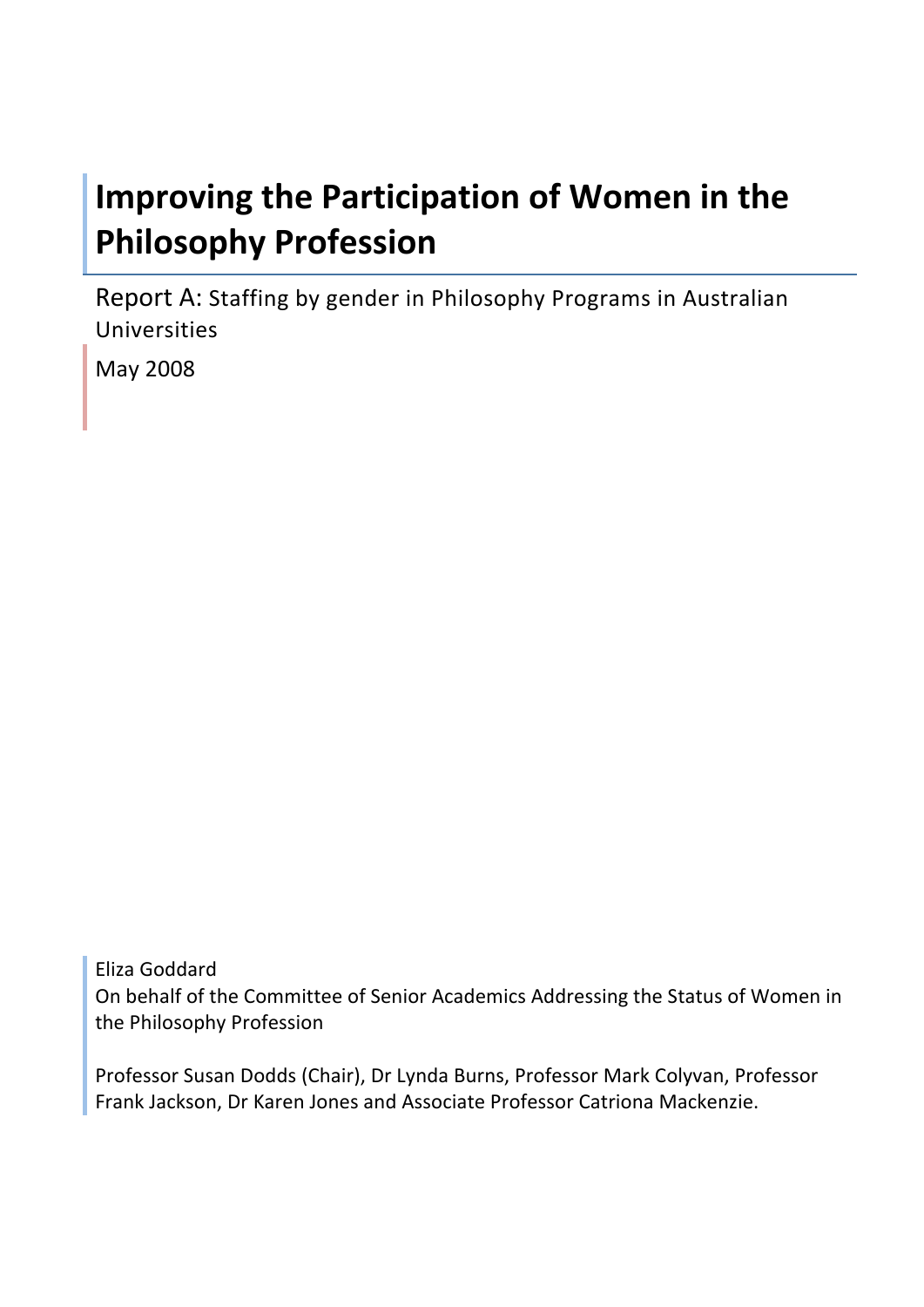©

This work is copyright. You may download, display, print and reproduce this material in unaltered form only (retaining this notice) for your personal, non-commercial use or use within your organisation. All other rights are reserved.

For copies of this report please contact: Executive Officer Australasian Association of Philosophy

GPO Box 1978 HOBART AUSTRALIA 7001 admin@aap.org.au

The report can also be accessed via the AAP website at: http://www.aap.org.au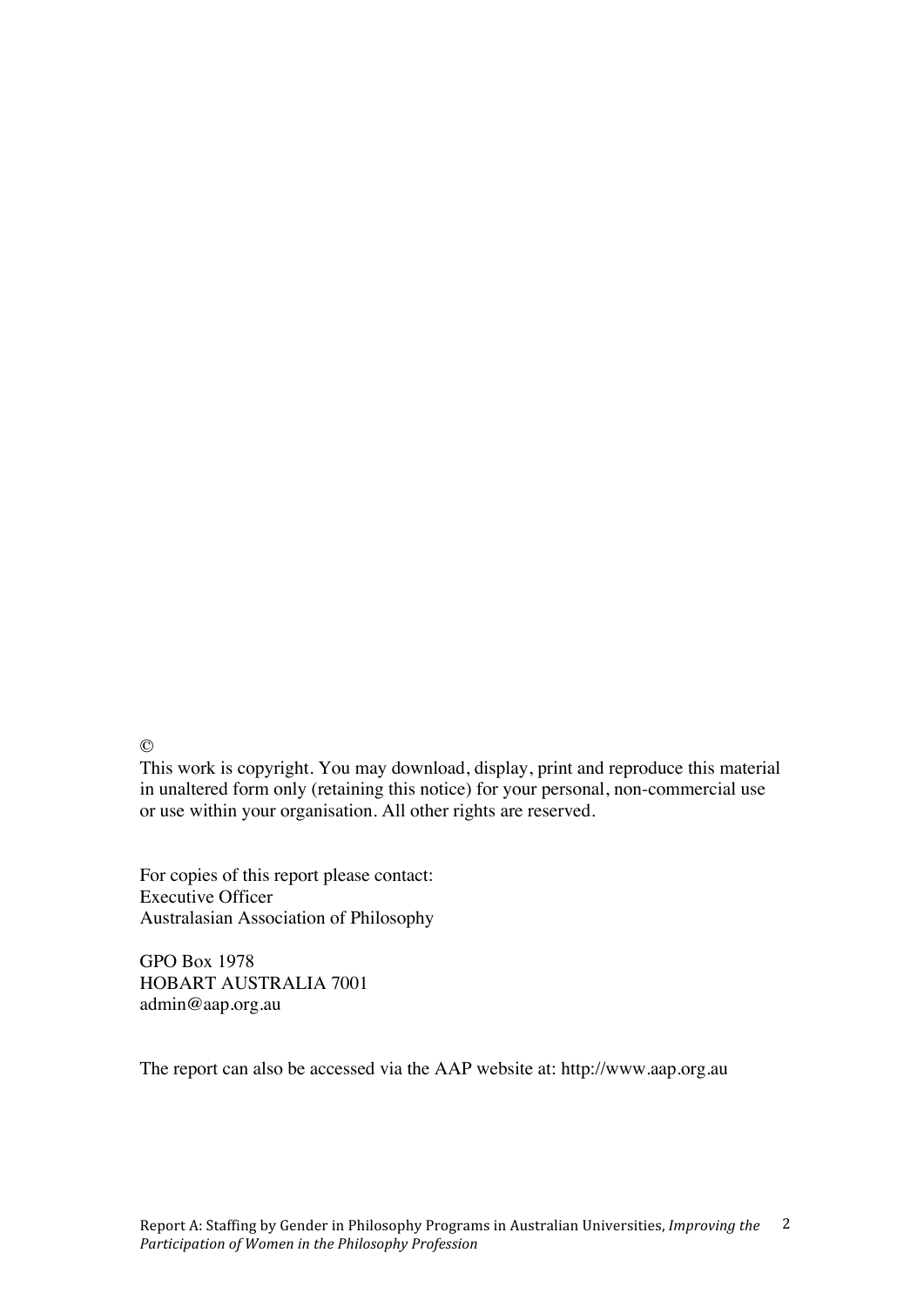| <b>REPORT A.1 CONTINUING POSITIONS BY GENDER 1970-2006</b>                                                                                                                                                                                                                | 5                          |
|---------------------------------------------------------------------------------------------------------------------------------------------------------------------------------------------------------------------------------------------------------------------------|----------------------------|
| <b>REPORT SUMMARY</b>                                                                                                                                                                                                                                                     | 5                          |
| <b>1. CONTINUING TEACHING AND RESEARCH AND RESEARCH ONLY POSITIONS</b><br>1970-2006                                                                                                                                                                                       | 6                          |
| A) TOTAL NUMBER OF CONTINUING T&R POSITIONS BY GENDER<br>B) PERCENTAGE OF CONTINUING T&R POSITIONS BY GENDER<br>C) CONTINUING T&R POSITIONS BY LEVEL AND GENDER<br>D) TOTAL NUMBER OF CONTINUING RO POSITIONS BY GENDER<br>E) CONTINUING RO POSITIONS BY LEVEL AND GENDER | 6<br>7<br>8<br>10<br>11    |
| 2. CONTINUING TEACHING AND RESEARCH AND RESEARCH ONLY POSITIONS BY<br><b>GENDER 1998-2006</b>                                                                                                                                                                             | <u>11</u>                  |
| I) CONTINUING TEACHING AND RESEARCH POSITIONS<br>A) % FEMALE CONTINUING T&R POSITIONS<br><b>II) RESEARCH ONLY</b>                                                                                                                                                         | 12<br>12<br>12             |
| <b>3. CONTINUING T&amp;R POSITIONS BY PROGRAM AND GENDER 1970-2006</b>                                                                                                                                                                                                    | 13                         |
| I) NUMBER AND PERCENTAGE OF CONTINUING T&R POSITIONS BY GENDER AND PROGRAM IN<br>1970 - 2006                                                                                                                                                                              | 13                         |
| <b>REPORT A.2 CONTRACT POSITIONS BY GENDER 1998-2006</b>                                                                                                                                                                                                                  | 15                         |
| <b>REPORT SUMMARY</b>                                                                                                                                                                                                                                                     | 15                         |
| <b>1. NUMBER OF WOMEN EMPLOYED ON TEACHING AND RESEARCH AND RESEARCH</b><br><b>ONLY CONTRACTS IN 2006</b>                                                                                                                                                                 | <u> 15</u>                 |
| I) TEACHING AND RESEARCH CONTRACTS<br><b>II) RESEARCH ONLY</b>                                                                                                                                                                                                            | 15<br>15                   |
| 2. NUMBER OF WOMEN EMPLOYED ON TEACHING AND RESEARCH AND RESEARCH<br><b>ONLY CONTRACTS IN 1998-2006</b>                                                                                                                                                                   | <u> 16</u>                 |
| I) TEACHING AND RESEARCH CONTRACTS<br>A) % FEMALE CONTRACT T&R POSITIONS<br>B) % FEMALE CONTRACT T&R POSITIONS BY LEVEL<br><b>II) RESEARCH ONLY</b><br>A) % FEMALE CONTRACT RO POSITIONS AND % FEMALE CONTRACT RO POSITIONS BY LEVEL                                      | 16<br>16<br>17<br>18<br>18 |
| <b>REPORT A.3 CASUAL STAFF BY GENDER 1998-2006</b>                                                                                                                                                                                                                        | 19                         |
| <b>REPORT SUMMARY</b>                                                                                                                                                                                                                                                     | 19                         |
| <b>1. CASUAL TEACHING AND RESEARCH AND RESEARCH ONLY STAFF NUMBERS IN</b><br><u>2006</u>                                                                                                                                                                                  | <u>19</u>                  |
| 2. CASUAL LOAD INFORMATION FOR 2005 AND 2006                                                                                                                                                                                                                              | 19                         |
| I) CASUAL TEACHING: TUTORIAL HOURS AND LECTURE COURSES                                                                                                                                                                                                                    | 20                         |

Table of Contents

Report A: Staffing by Gender in Philosophy Programs in Australian Universities, *Improving the*  3 *Participation of Women in the Philosophy Profession*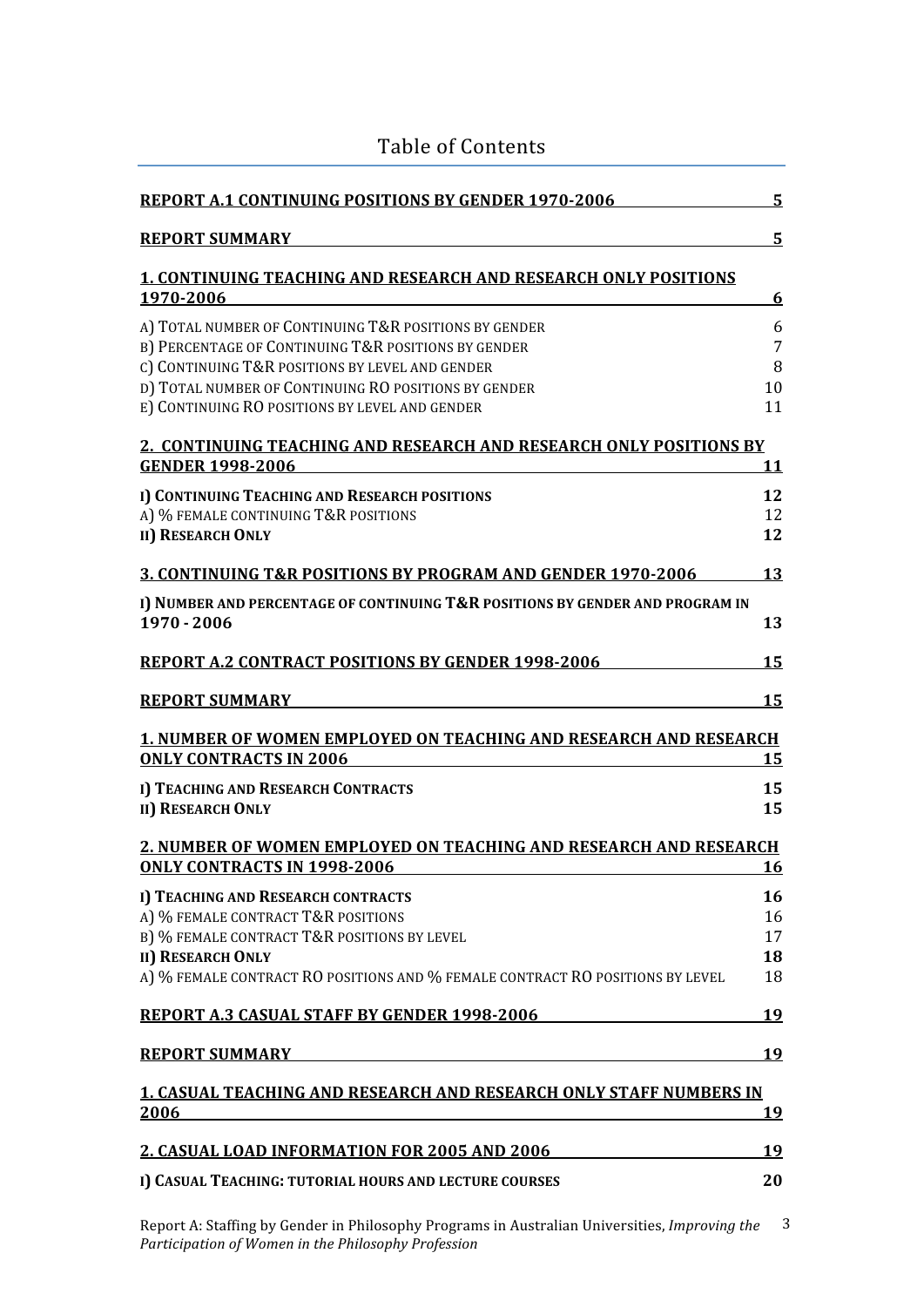| 20<br>20<br>21<br>21<br>22<br>24<br><b>APPENDIX A1. III) REOUEST TO PLANNING OFFICES FOR PHILOSOPHY STAFF FTE</b><br><b>BY GENDER</b><br>25<br>26<br><b>APPENDIX 2. A1.V) LIST OF FEMALE CONTINUING STAFF (AND SOME FRACTIONAL</b><br>27 | II) CASUAL RESEARCH: RESEARCH HOURS                               | 20 |
|------------------------------------------------------------------------------------------------------------------------------------------------------------------------------------------------------------------------------------------|-------------------------------------------------------------------|----|
|                                                                                                                                                                                                                                          | <b>3. CASUAL STAFF FTE</b>                                        |    |
|                                                                                                                                                                                                                                          | I) CASUAL STAFF FTE FROM PLANNING OFFICES                         |    |
|                                                                                                                                                                                                                                          | A) CASUAL TEACHING AND RESEARCH FTE                               |    |
|                                                                                                                                                                                                                                          | <b>II) CASUAL RESEARCH ONLY FTE</b>                               |    |
|                                                                                                                                                                                                                                          | <b>APPENDIX A1.I) STAFF PROFILE 2006</b>                          |    |
|                                                                                                                                                                                                                                          | <b>APPENDIX A1.II) NOTES ON AIP LISTS OF PHILOSOPHERS</b>         |    |
|                                                                                                                                                                                                                                          |                                                                   |    |
|                                                                                                                                                                                                                                          |                                                                   |    |
|                                                                                                                                                                                                                                          | <b>APPENDIX A1.IV) REQUEST FOR INFORMATION ON CASUAL TEACHING</b> |    |
|                                                                                                                                                                                                                                          |                                                                   |    |
|                                                                                                                                                                                                                                          | <b>STAFF AS IDENTIFIED) BY INSTITUTION 1970-2006</b>              |    |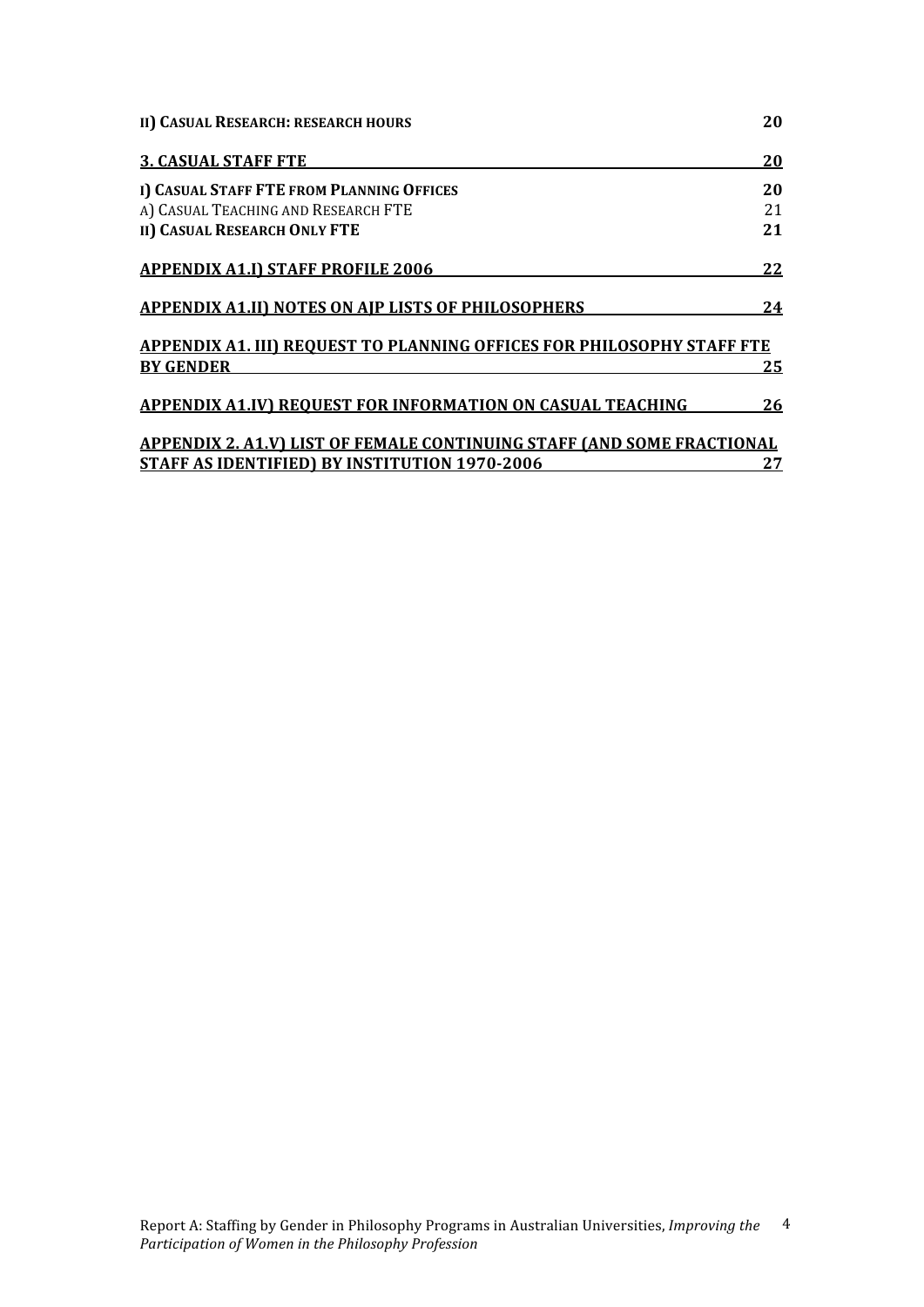## *Report A.1 Continuing Positions by gender 1970-2006*

#### *Report summary*

 $\overline{a}$ 

This report offers an analysis of continuing Teaching and Research (T&R) and Research Only (RO) positions by gender in Philosophy programs in Australian Universities.

The report looks at: total numbers of continuing T&R and RO positions by gender and level 1970-2006; total numbers of continuing T&R and RO positions 1998-2006 and continuing T&R positions by institution and gender.

The report shows that in the 1970's women held few of the continuing  $T\&R$  positions in philosophy departments. There has been an increase in the number of continuing T&R positions held by women from 5 (of 123) in 1970 to 33.8 (of 148.8) in 2006. This represents an increase in the overall percentage of continuing T&R positions held by women from 4% to 23%.<sup>1</sup> There has been an increase in the number of continuing T&R positions held by women at each level of the profession over the same time period. The number of women holding continuing T&R positions at Lecturer level has increased from 4 (of 55.5) to 20.3 (of 51.3) – from 7% to 40%; at Senior Lecturer level from 1(of 38.5) to 5.5 of (39) – from 3 to 14%; at Associate Professorial level 0 (of 5) to 4 (of 34) – from 0% to 12%; and at Professorial level from 0 (of 19) to 1 (of 17.3) – from 0% to 6%. In 2006 women held 11% of positions above the level of Lecturer.

Analysis of the number of continuing RO positions by gender shows that women have held few of these positions. There are no women recorded as holding continuing RO positions until 1984, not long after which there was a decline in the number of these positions offered in philosophy programs at Australian institutions.

Analysis of continuing T&R positions by gender and institutional program shows that, in 1970, women were represented in 4 (of 15), or 27%, of philosophy programs in Australia, in 1988, 13 (of 21), or 62 % and in 2006, 18 (of 25), or 72%. In 2006, in all philosophy programs, which employ more than three full time continuing staff, women were in the minority. Of the programs in which women held continuing T&R positions, the average percentage of positions held by women is 30.3% or 1.9 positions.

<sup>1</sup> This increased percentage may be due, in part, to an overall decline in the numbers of positions through retirement during the late 1990s to early 2000s and not as indicating any significant relative gain, given the different age profiles of men and women academic philosophers.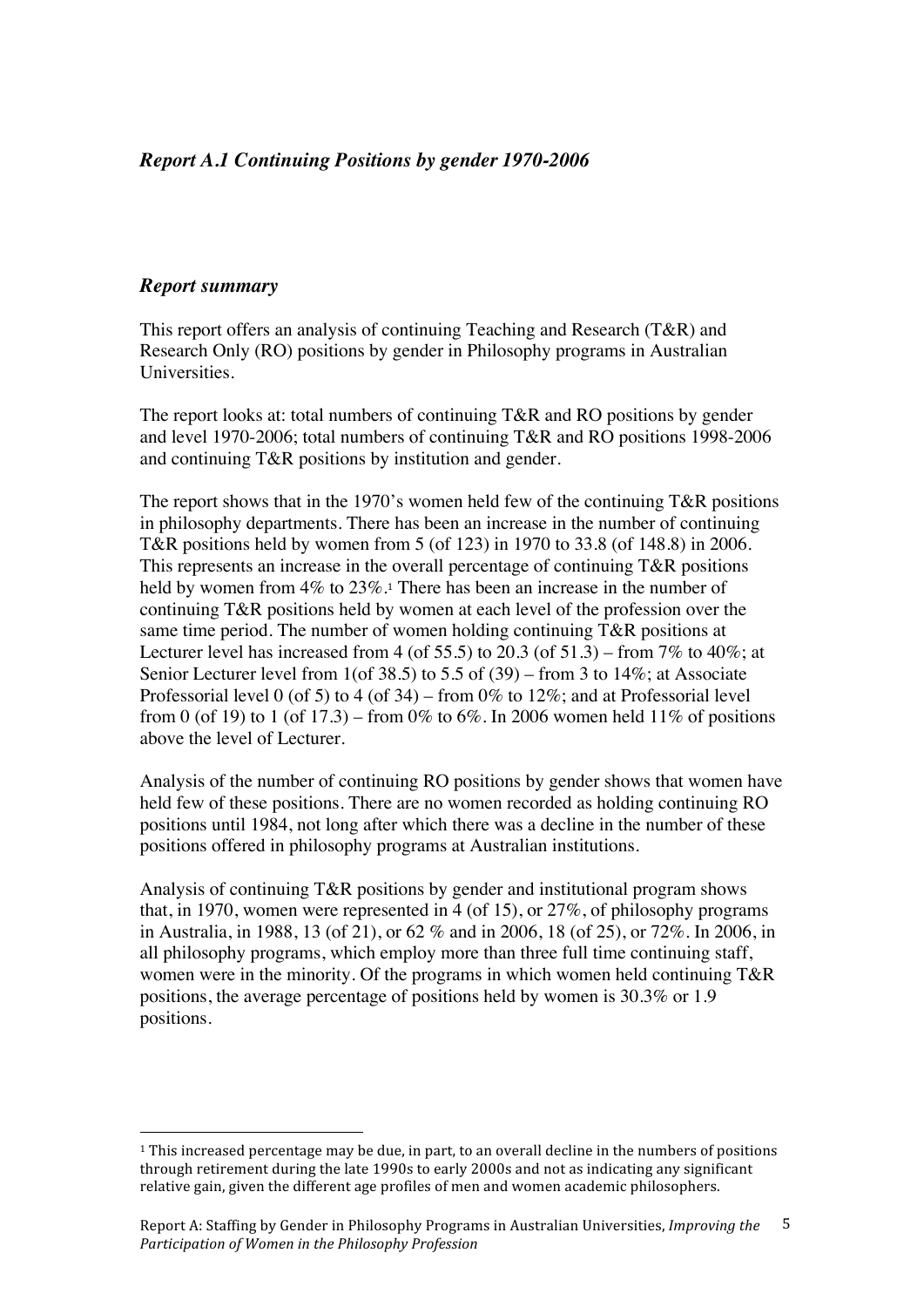# *1. Continuing Teaching and Research and Research Only Positions 1970- 2006*

Lists of Philosophers in Australasian institutions were published in the *Australasian Journal of Philosophy* (*AJP*) on a 'snapshot' basis through the 1970's, 80's and 90's. These lists have been compiled and analysed to produce the information in this section. Data collected as part of The Philosophy Program Profile was used to provide information for 2006. The figures represent all philosophy programs in Australia. For further information, see Appendices A1.i) Program Profile 2006 and A1.ii) Notes on *AJP* Lists of Philosophers i). Continuing Teaching and Research Positions

The number of continuing philosophy T&R positions has increased since the initial *AJP* List in 1970. The number of continuing positions recorded increases until the late 1990's, after which there is subsequent decline in the number of continuing positions to their present numbers. In 1970 there were 123 Full time Continuing T&R positions recorded, in 1974, 133; in 1976, 147; in 1978, 158; in 1981, 158.7; in 1988 166.5; in 1994 and 19962, 212.5 and in 2006, 148.6. See Figure A1.ii): Total Number of Continuing T&R Positions by Gender 1970-2006.

#### *a) Total number of Continuing T&R positions by gender*

During this period, there has been an increase in the number of continuing T&R positions held by women. The number of continuing positions held by women increases until 1996. The figures show a decline in the total number by 2006.3 In 1970 women held 5 continuing positions, in 1974, 7; in 1976, 8; in 1978, 11; in 1981, 12; in 1988, 20; in 1994, 34.5; in 1996, 37 and in 2006, 33.8.

The rate of increase in the number of positions is 0.7 a year for the period between 1970 and 1988. The rate of increase in the number of positions is 1.2 a year for the period between 1988 and 2006.<sup>4</sup>

The number of continuing positions held by men mirrors the line of total continuing positions. The figures show increased numbers of continuing T&R positions held by men from 1970 until 1996, with a sharp decline by 2006, reflecting the drop in total continuing positions. In 2006 men hold fewer continuing T&R positions than in 1970.

 $\overline{a}$ 

<sup>2</sup> The figures for 1994 & 1996 may be exaggerated, due to the fact that the 1994 and 1996 collections may include contract positions without acknowledging them as such. See Appendix 1.ii) Notes on *AJP* Lists of Philosophers, Note 3. The status of this decline needs further investigation.

<sup>3</sup> Ibid.

 $4$  Given that women's success in appointments to continuing T & R positions currently stands at about one‐third of all continuing T & R appointments (see Report B), it is unlikely that any significant shifting in the proportion of women in philosophy will occur within the next 10‐15 years, despite anticipate retirements in that period being largely comprised of men.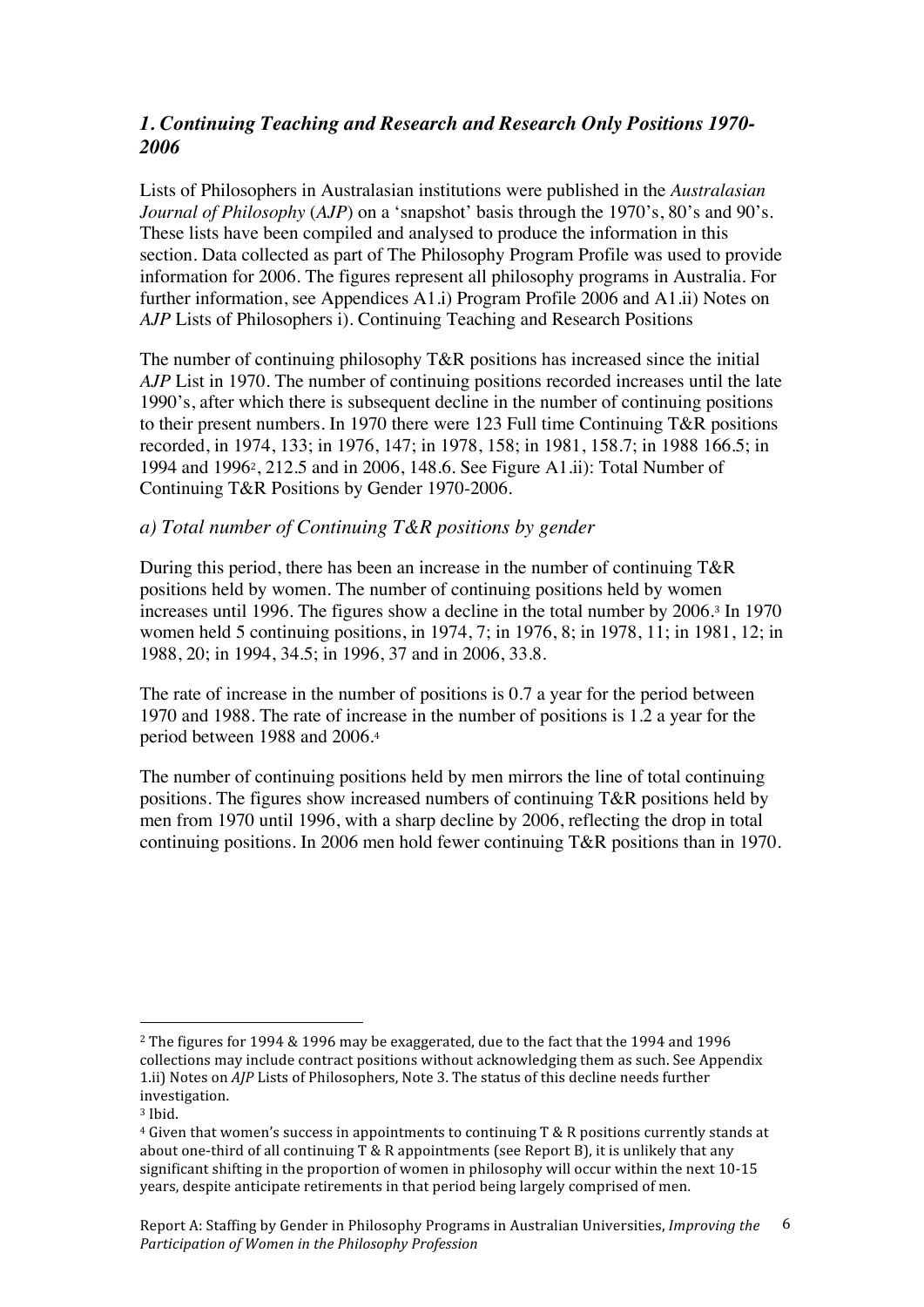

Figure A1.i): Total Number of Continuing T&R Positions by Gender 1970-2006.

*b) Percentage of Continuing T&R positions by gender* 

The percentage of continuing T&R positions held by women has increased from  $4\%$ in 1970 to 23% in 2006. In 1974 and 1976 women held 4 and 5% of all continuing positions, for the years 1978 - 1984 between 7 and 8%, in 1988 – 12%, and in 1994 and  $1996 - 16$  and  $17\%$  respectively.



Figure A1.ii) Percentage of Continuing T&R Positions by Gender 1970-2006

Report A: Staffing by Gender in Philosophy Programs in Australian Universities, *Improving the Participation of Women in the Philosophy Profession* 7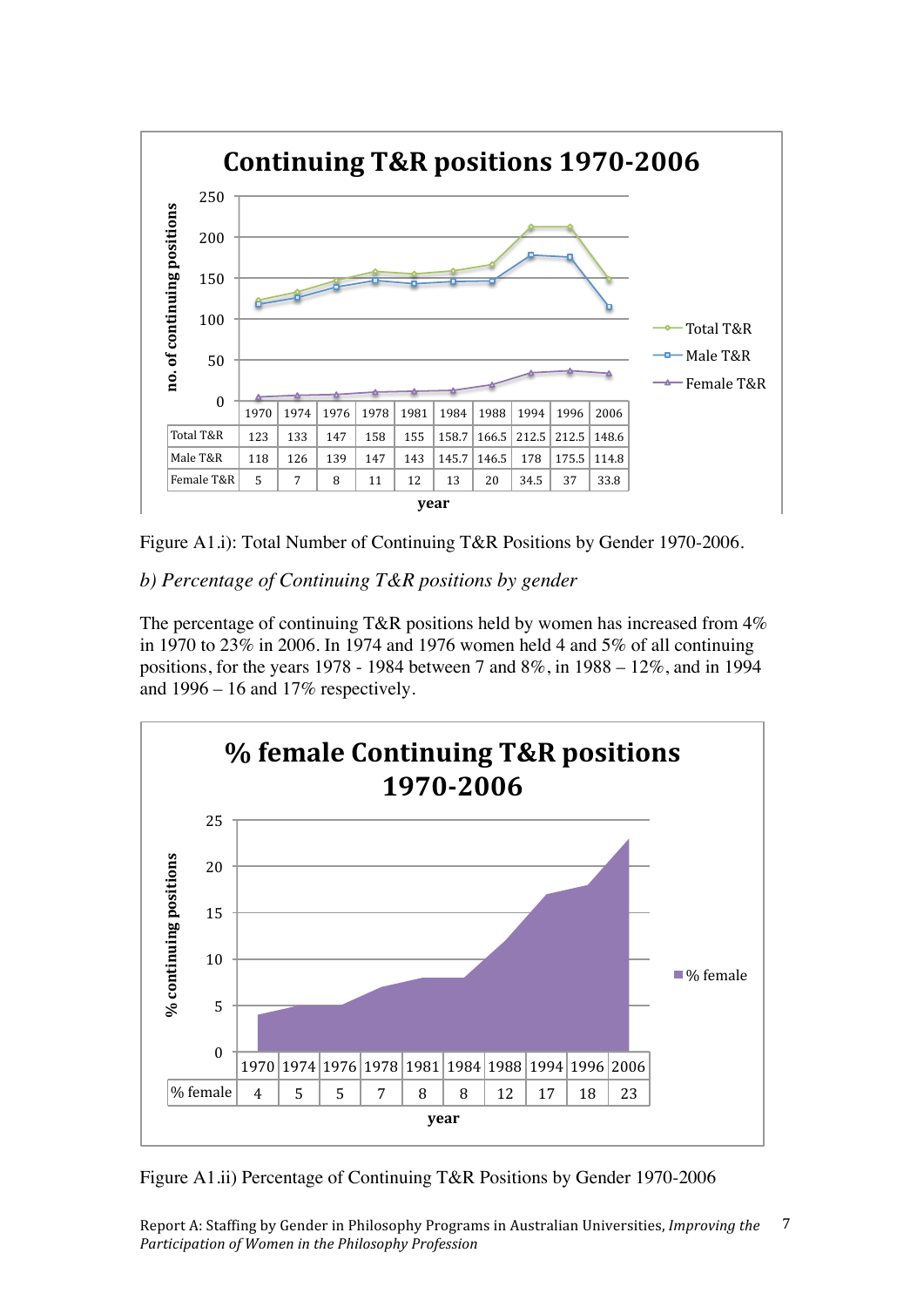#### *c) Continuing T&R positions by level and gender*

There has been an increase in the number of continuing T&R positions held by women at all Levels from 1970 to 2006;<sup>5</sup>: at Lecturer level from 4 (of 55.5) to 20.3 (of 51.3); at Senior Lecturer Level from 1 (of 38.5) to 5.5 (of 39); at Associate Professor 0 (of 5) to 4 (of 34); and at Professor level from 0 (of 19) to 1 (of 17.3).<sup>6</sup> Whilst there has been an increase in the number of continuing T&R positions held by women at Lecturer Level, there has been a decline in Senior Lecturer numbers, since the late 1990's. At the level of Associate Professor, the first women recorded are in 1994. At the level of Professor, the first woman recorded is in 1988. The numbers at these senior levels is low.

 $\overline{a}$ 

<sup>5</sup> Except for the level of Reader, which has almost disappeared from philosophy programs in the last decade. There were no women recorded holding the position of Reader until 2006.

<sup>6</sup> This figure is perhaps more accurately presented as 2 of 19.3 (10.36%), as 2 Continuing T&R Level E positions are currently occupied as Fractional ARC Research Only positions at Level E, 1 occupied by a women, the other by a man.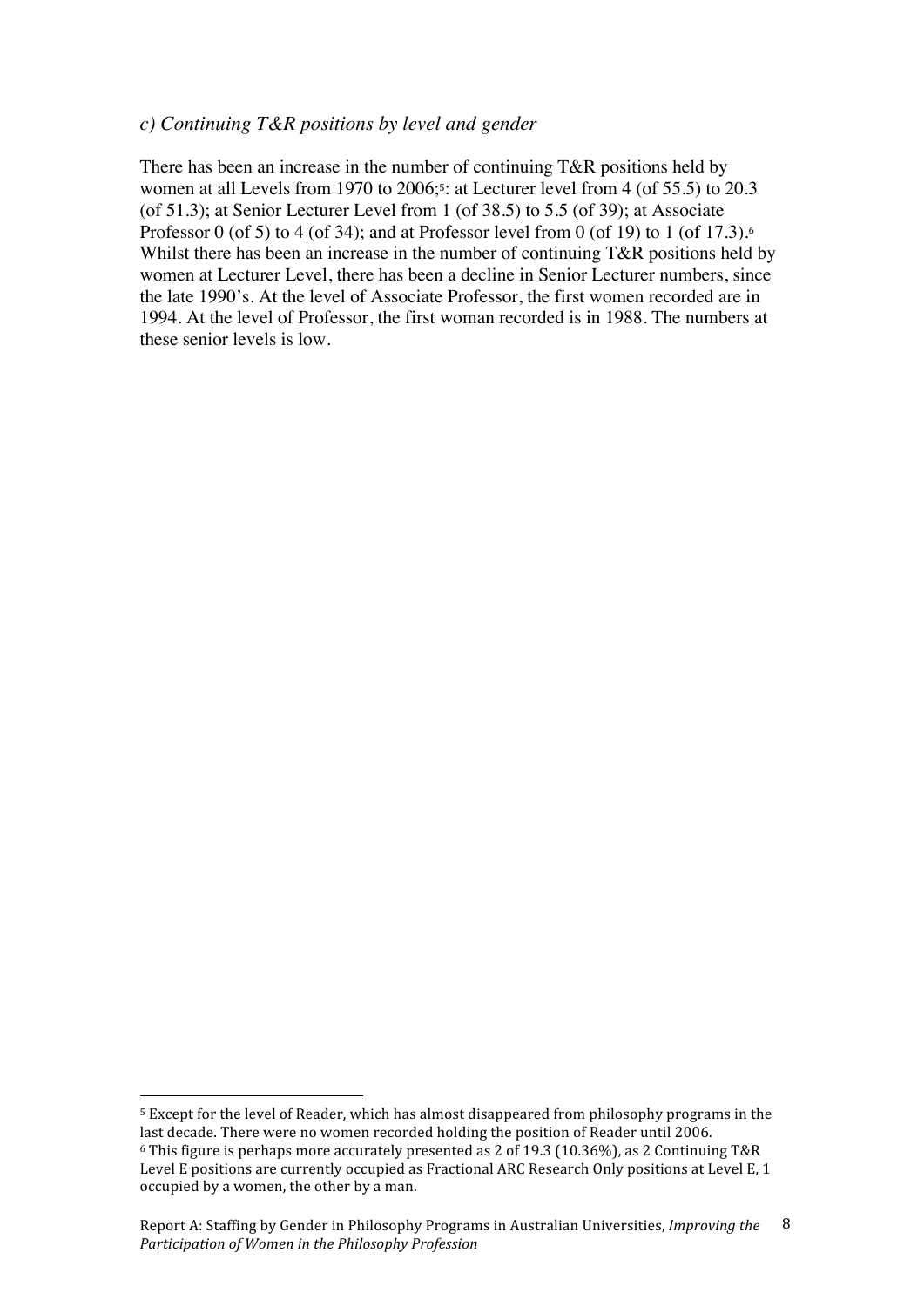

Figure A1.iii) Number of Continuing Positions by gender and level 1970-2006

There has been increase in the percentage of women occupying continuing positions at all levels from 1970 to 2006. At the level of Lecturer the percentage has risen from 7% to 40%; at Senior Lecturer from 3 to 14%; at Associate Professor – from 0% to 12%, and Professor – from 0% to 6%. Since 1994-1006 there has been a decline in the proportion of women at the level of Associate Professor from 20% (1994) and 21% (1996) of Associate Professor positions to 13.3% by 2006, This decrease in the percentage is associated with a rapid increase in the number of Associate Professor positions between 1996 and 2006, and equivalent loss in the number of Readerships. If all Level D appointments are compared, the percentage of women at level D in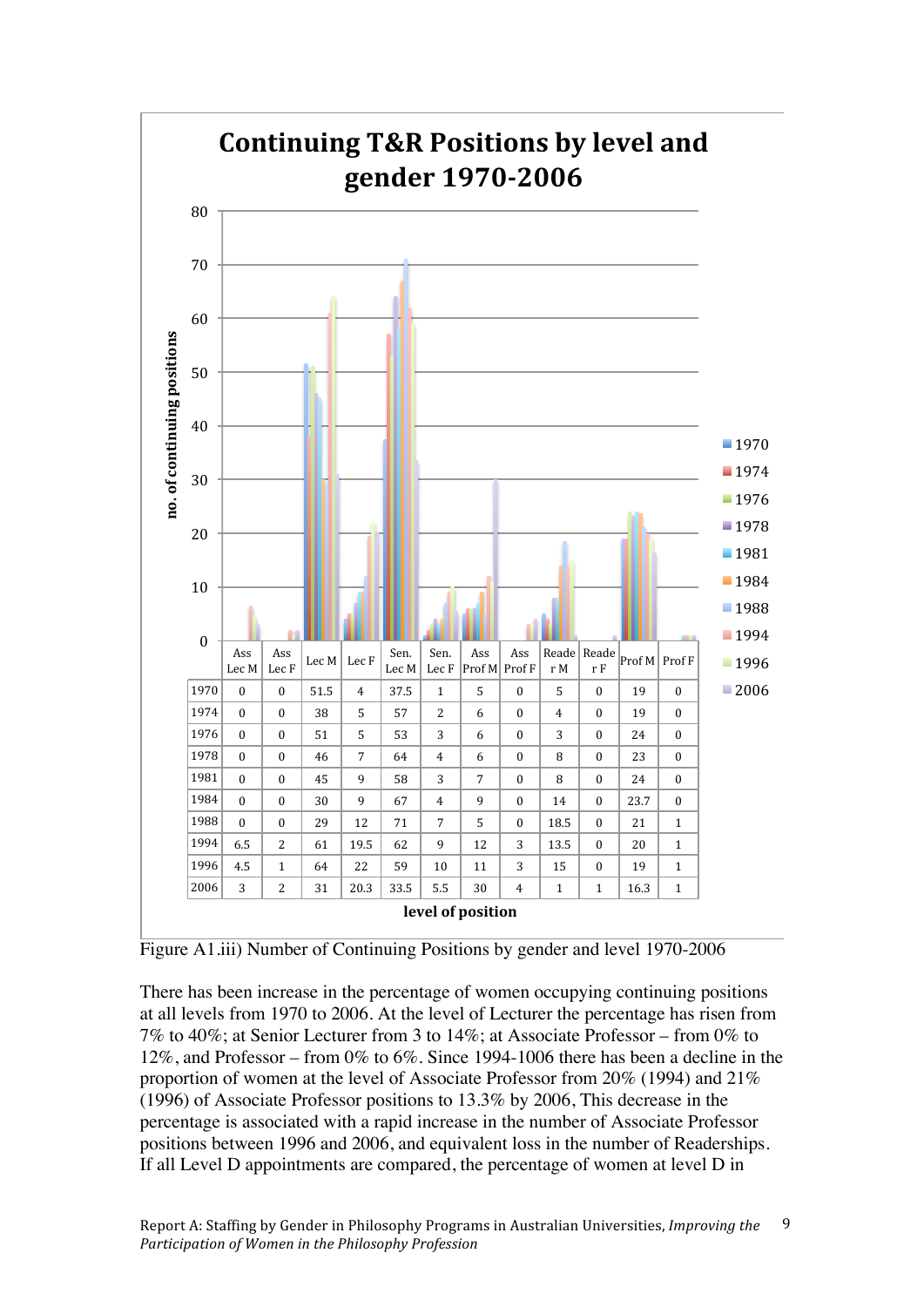1994 was 10.5%, in 1996 it was 10.3% by 2006 was 13.8%. An analysis of the level of Assistant Lecturer has not been offered as the position is only first recorded in 1994 and the number of continuing positions at this level is low.



In 2006, women held 11% of continuing T&R positions above Lecturer level.

Figure A1.iv) Percentage of Continuing T&R Positions by gender and level 1970- 2006

# *d) Total number of Continuing RO positions by gender*

 $\overline{a}$ 

The number of Continuing RO positions held by philosophers between 1970-2006 has been low. Relative to Continuing T&R positions, the proportion of continuing RO positions has also been low. In 1970 continuing RO positions comprised 2.5% of all continuing positions in 1970 and 1.3% in 2006.

Analysis of continuing RO positions since 1970 shows an increase in the number of these positions between 1970 and 1988, since which there has been a decline in the number.<sup>7</sup> In 2006 only 2 continuing RO positions were reported.<sup>8</sup>

There are no women recorded as holding continuing RO positions until 1984. Since then the number of positions held by women has been small, varying between 1 and 3.

<sup>7</sup> The figures for 1994 & 1996 may be exaggerated, due to the fact that the 1994 and 1996 collections may include contract positions without acknowledging them as such. See Appendix 1.ii) Notes on *AJP* Lists of Philosophers, Note 3. The status of this decline needs further investigation.

<sup>8</sup> A third continuing RO position was reported at the time of the Report's publication. The position was held by a man. Information about the level of the position was not supplied.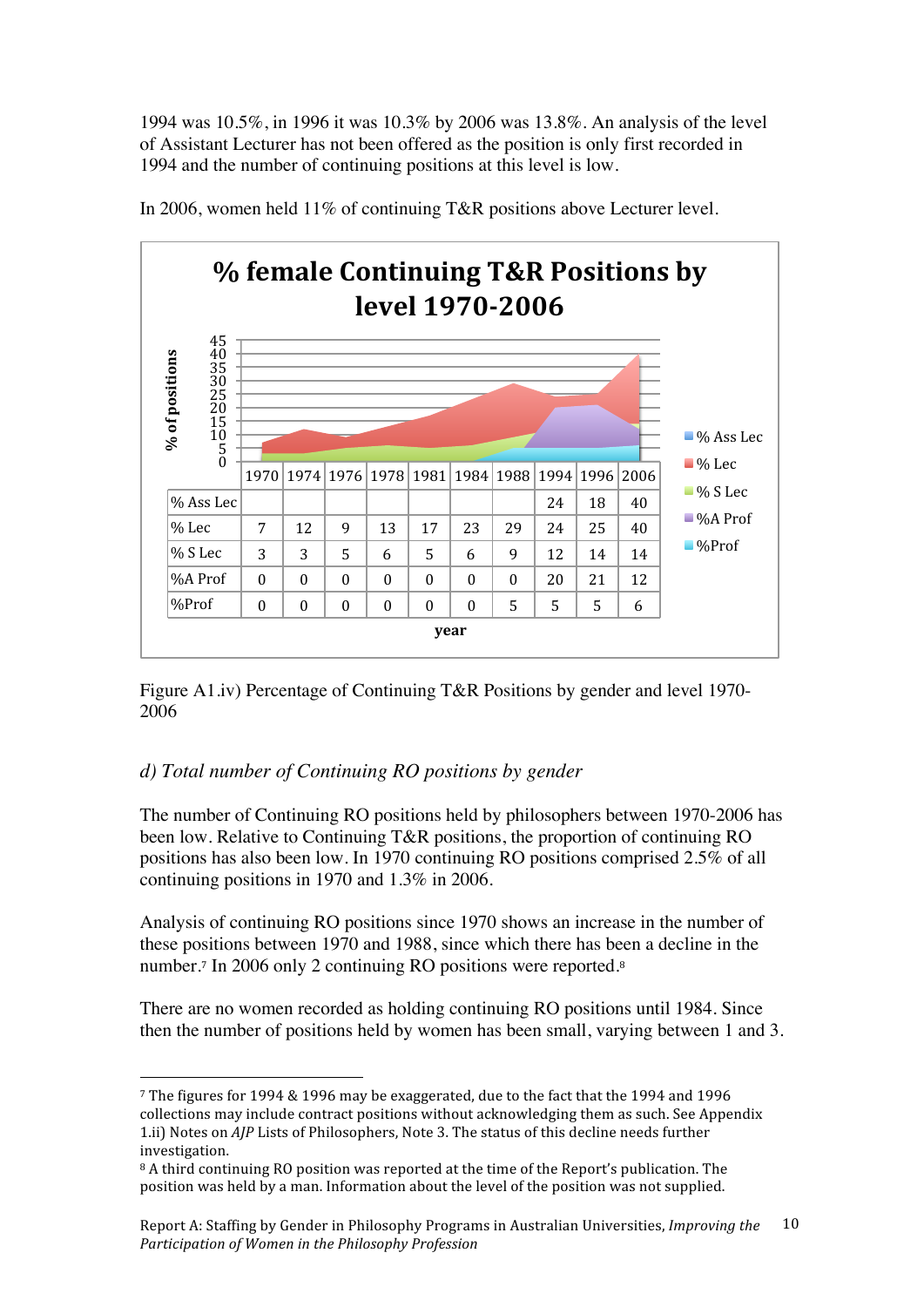As a percentage of the continuing RO population, women held 27% of all RO positions in 1994, 25% in 1996 and 50% in 2006.



Figure A1.vi) Continuing RO positions by gender 1970-2006

# *e) Continuing RO positions by level and gender*

In 2006 there were 2 continuing RO positions only, 1 male and 1 female, both at Level E. Between the years 1970 and 1996 most RO positions were at Level B and Level C. In the years that women have held continuing RO position (2006 excluded), these positions have been at Level B and Level C.

# *2. Continuing Teaching and Research and Research Only positions by gender 1998-2006*

The figures in the previous section provide a picture of employment trends for the years 1970 to 2006. This section focuses on the years 1998-2006 in order to provide a picture of the trends in continuing T&R positions held by women over the last decade, as well as to provide a 'bridge' between the last *AJP* List published in 1996 and the Staff Profile 2006 information collected as a part of this project. The information also provides independent verification of the trends identified in the previous section.

University Planning and Statistics Offices at Universities, which offer a program in philosophy, were contacted and asked to report continuing Staff by gender in their programs for the years 1998-2006. Responses were received from 10 programs. This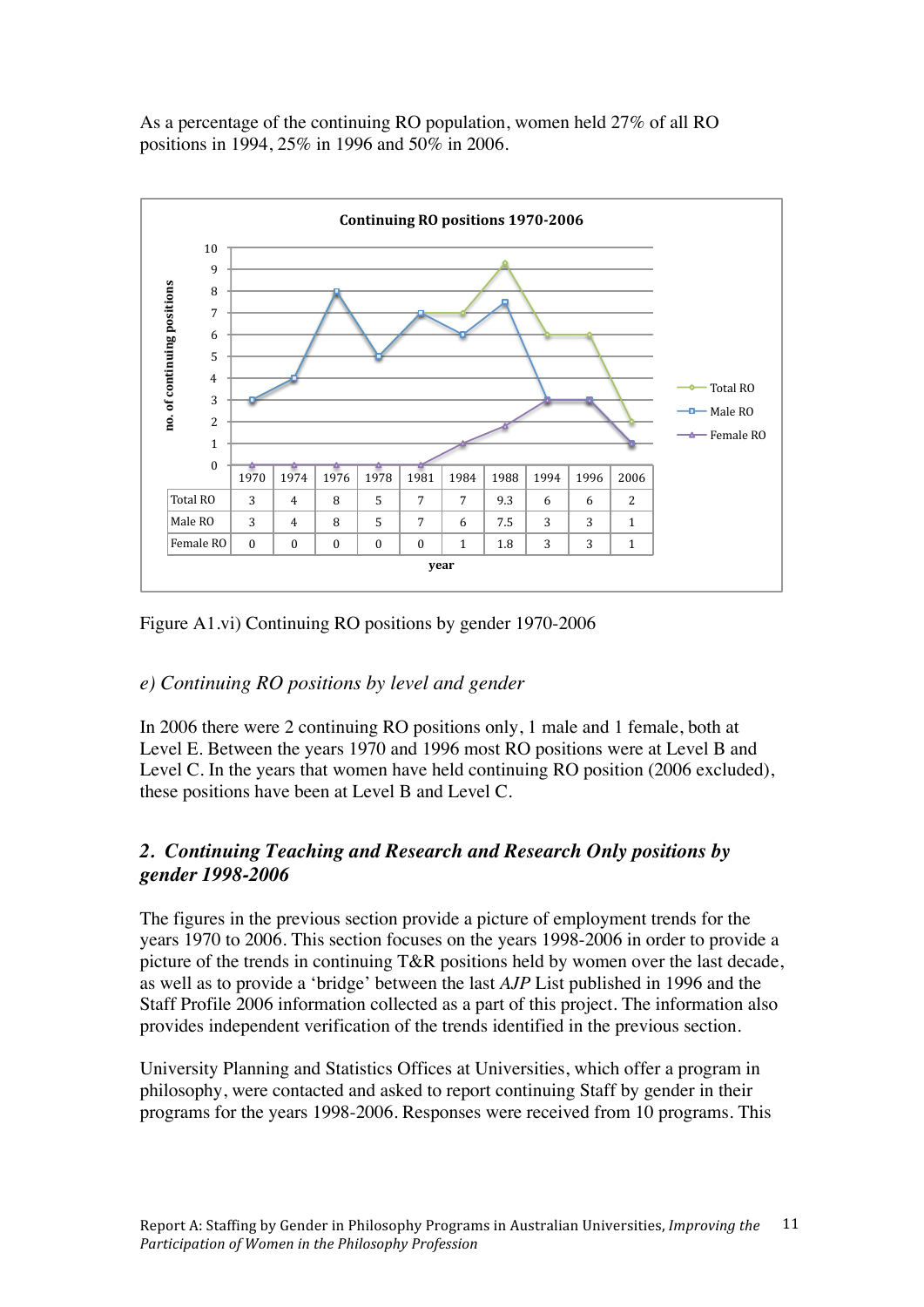represents just under half the offices contacted. See Appendix A1. iii) Request to Planning Offices for Philosophy Staff FTE by gender.<sup>9</sup>

## *i) Continuing Teaching and Research positions*

#### *a) % female continuing T&R positions*

The figures show an increase, whilst variable, in the percentage of continuing T&R positions held by women from 1998-2006 – from 19% to 29%. These figures, whilst not directly comparable with the figures in section 1 (due to a different cohort of responses and different collection method), point to a steady continuation in the percentage of women holding continuing T&R positions for the years between 1996 and 2006.<sup>10</sup>



Figure A1.vi) Percentage of female continuing T&R positions 1998-2006 (Note: Responses for only 10 programs)

#### *ii) Research Only*

 $\overline{a}$ 

Continuing RO positions were recorded at only one of the ten programs. See Appendix 1. iii) Request to Planning Offices for Philosophy Staff FTE by gender, Note 1.

<sup>9</sup> The Department of Education, Employment and Workplace Relations (DEEWR, formerly DEST) do not report staff information at the level of Philosophy programs.

<sup>10</sup> The AAP Benchmarking figures for the years 2002‐2006 shows a steady increase in the percentage of female T&R FTE from 18% in 2002 to 24% in 2006. These figures also show a decline in the total Staff FTE for the same period.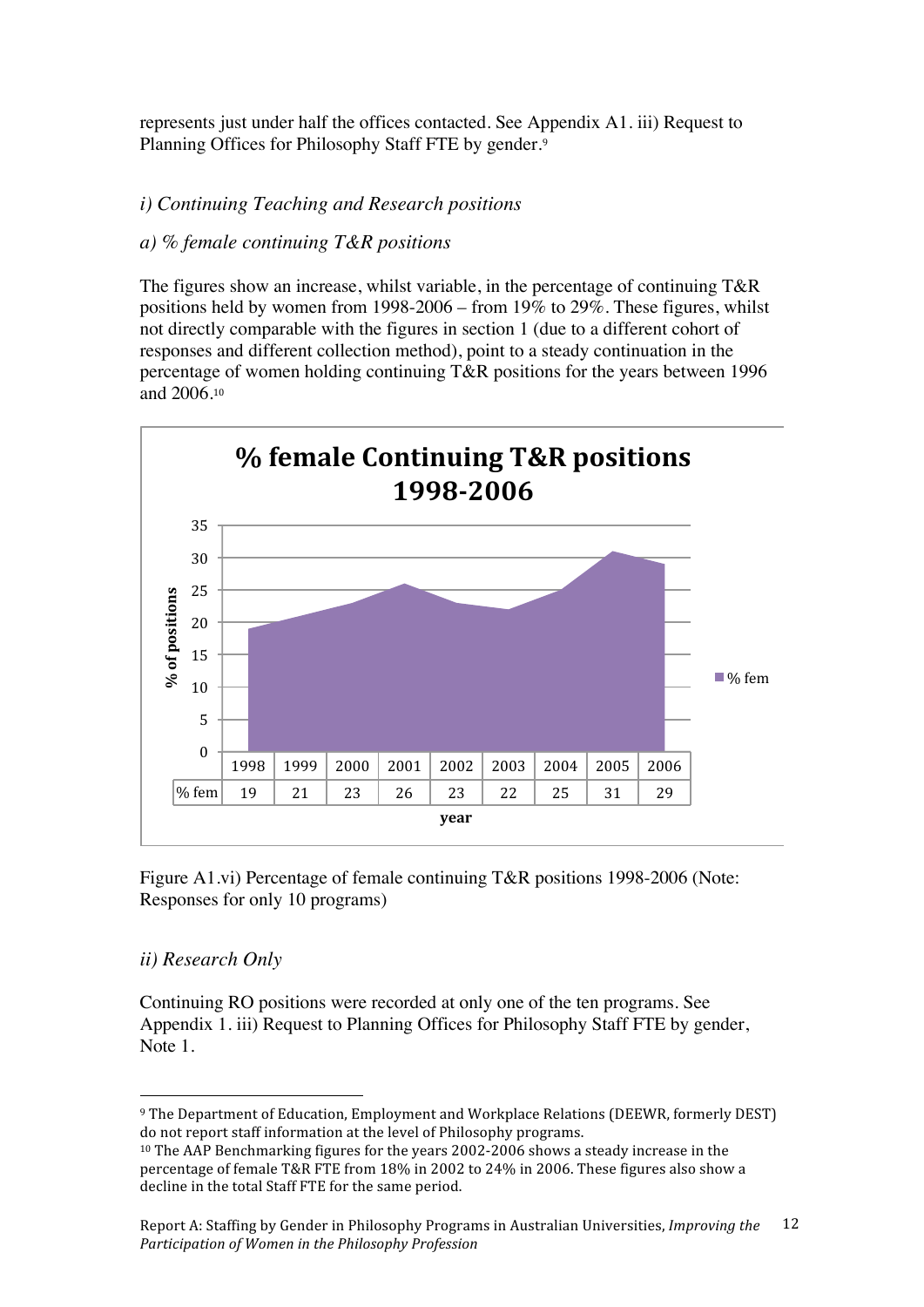# *3. Continuing T&R positions by program and gender 1970-2006*

*i) Number and percentage of continuing T&R positions by gender and program in 1970 - 2006*

Women are better represented in university philosophy programs than in the past. There has been an increase in the number of programs in which women are employed in continuing T&R positions. Analysis of the continuing T&R positions by gender and institutional program shows that that in 1970, women were represented in 4 (of 15), or 27%, of philosophy programs in Australia, in 1988, 13 (of 21), or 62 % and in 2006, 18 (of 25), or 72%.

In 2006, there were no women in continuing positions at 7 programs (28% of programs) ANU RSSS, Deakin, Flinders, Monash Bioethics; Newcastle, Notre Dame and Swinburne.<sup>11</sup>

Analysis of the continuing T&R positions by gender and institutional program in 2006, shows that women were in the minority in all departments which employ more than three full time continuing staff.12 Of the 18 programs (of 25 in total) in which women held continuing T&R positions, the average percentage of positions held by women is 30.3% or 1.9 positions.

 $\overline{a}$ 

<sup>11</sup> In 2007 women were appointed to continuing positions at ANU RSSS and Newcastle, for the first time. In 2006 a woman was appointed to a continuing position at UWA for the first time. Note also that in 2006 the programs at Swinburne and Monash Bioethics consist of 2 positions only.

 $12$  There are 5 programs (of a total 25) in which there are a total of 3 or fewer FTE Continuing T&R positions: Bond; Monash Bioethics; Murdoch; Swinburne and University of Sydney HPS.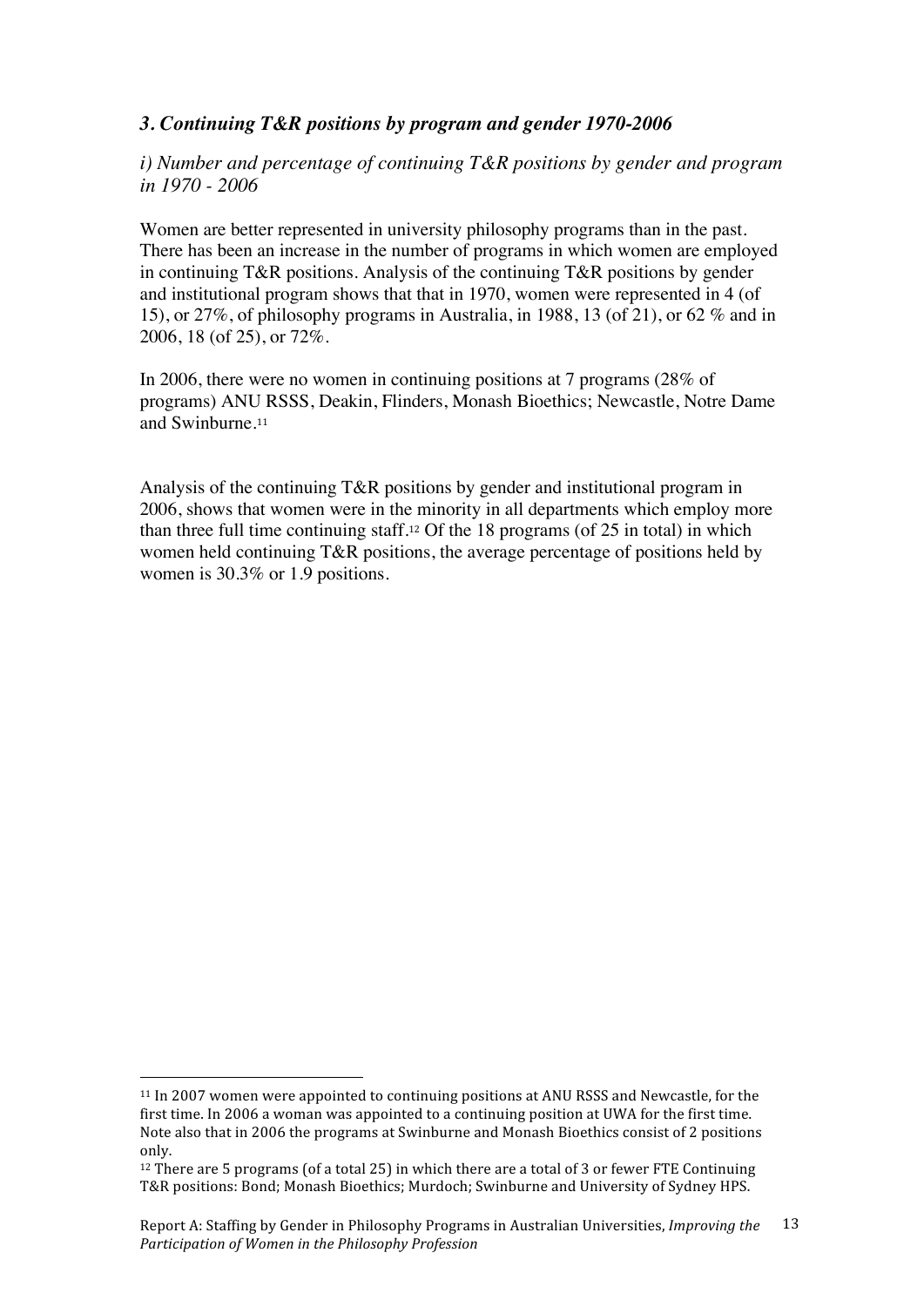|                         | <b>Continuing Positions</b> | M              | F              | % F   |
|-------------------------|-----------------------------|----------------|----------------|-------|
|                         |                             |                |                |       |
| <b>ACU</b>              | 6                           | 5              | $\mathbf{1}$   | 17%   |
| <b>Adelaide</b>         | 7                           | $\overline{4}$ | 3              | 43%   |
| <b>ANU faculties</b>    | 6                           | $\overline{4}$ | $\overline{2}$ | 33%   |
| <b>ANU RSSS</b>         | 5.3                         | 5.3            | 0              | $0\%$ |
| <b>Bond</b>             | $\overline{2}$              | $\mathbf{1}$   | $\mathbf{1}$   | 50%   |
| <b>Deakin</b>           | 5                           | 5              | 0              | $0\%$ |
| <b>Flinders</b>         | 5                           | 5              | 0              | $0\%$ |
| La Trobe                | 6.5                         | $\overline{4}$ | 2.5            | 38%   |
| <b>Macquarie</b>        | 9                           | 6              | 3              | 33%   |
| <b>Uni Melbourne</b>    | 11                          | 9              | $\overline{2}$ | 18%   |
| <b>Melbourne HPS</b>    | 4                           | 3              | $\mathbf{1}$   | 25%   |
| Monash                  | 8.3                         | 6              | 2.3            | 28%   |
| <b>Monash Bioethics</b> | $\overline{2}$              | $\overline{2}$ | 0              | 0%    |
| <b>Murdoch</b>          | 3                           | $\mathbf{1}$   | $\overline{2}$ | 67%   |
| <b>Newcastle</b>        | $\overline{4}$              | $\overline{4}$ | 0              | $0\%$ |
| <b>UNE</b>              | 6                           | 5              | $\mathbf{1}$   | 17%   |
| <b>UNSW</b>             | 11                          | 8              | 3              | 27%   |
| <b>Notre Dame</b>       | 4                           | $\overline{4}$ | 0              | $0\%$ |
| <b>UQ</b>               | 8                           | 5              | 3              | 38%   |
| <b>Swinburne</b>        | $\overline{2}$              | $\overline{2}$ | 0              | $0\%$ |
| <b>USYD</b>             | 11.5                        | 10.5           | $\mathbf{1}$   | 9%    |
| <b>USYD HPS</b>         | 3                           | $\overline{2}$ | $\mathbf{1}$   | 33%   |
| <b>UTAS</b>             | 10.5                        | 7              | 3.5            | 33%   |
| <b>UWA</b>              | 4.5                         | $\overline{4}$ | 0.5            | 11%   |
| Wollongong              | 4                           | 3              | $\mathbf{1}$   | 25%   |
|                         |                             |                |                |       |
| <b>Total</b>            | 148.6                       | 114.8          | 33.8           | 22%   |

Table A1.i) Number and percentage of continuing T&R positions by gender and program in 2006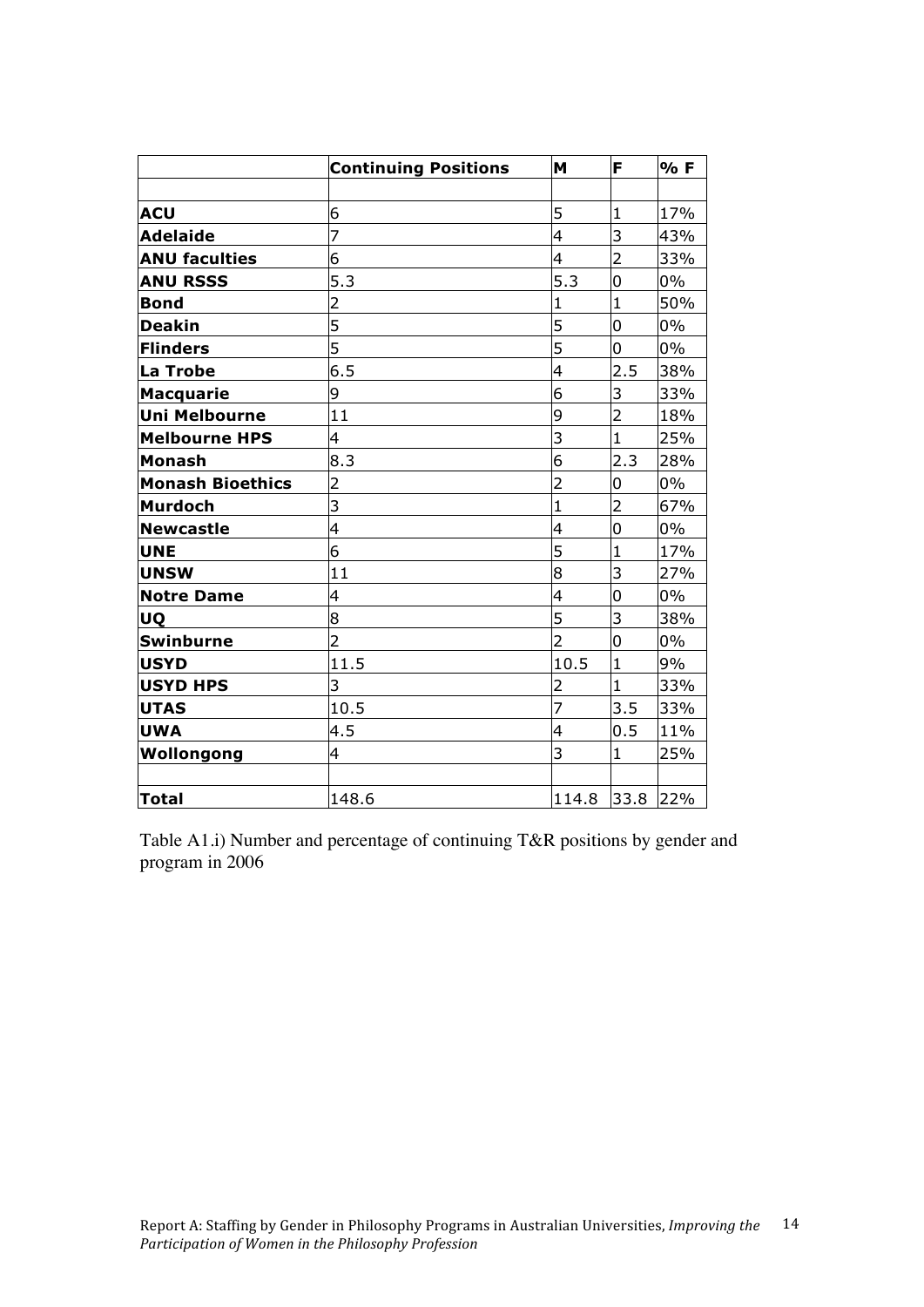# *Report A.2 Contract Positions by gender 1998-2006*

## *Report Summary*

This report offers an analysis of contract or fixed employment by gender in philosophy programs in Australian Universities 1998-2006.

The report shows that in 2006 women held 31% (12/39) of Teaching and Research Contracts & 28% of Research Only contracts in 2006. Comparison with figures for 10 philosophy programs, for the years 1998-2006 show that the percentage of contract T&R positions held by women varies between 19% and 40% and the percentage of contract RO positions held by women varies between 19% and 56%.<sup>13</sup>

## *1. Number of women employed on Teaching and Research and Research Only contracts in 2006*

As part of the collection of data for this report, Heads of philosophy programs in Australia were asked to provide information on staff employed on a contract basis in 2006 in their programs. Responses were received from 22 Philosophy programs. For further information about the request to Heads, see section on Casual staff, Appendix A1.i) Staff Profile 2006.

#### *i) Teaching and Research Contracts*

In the 22 programs that responded: for 2006, 39 staff members were employed on Teaching & Research Contracts; 12 or 31% were female.

21 staff members were employed at Level A, 6 or 15% were women.

15 staff members were employed at Level B, 5 or 33% were women.

1 woman was employed at Level C.

2 men were employed at Level E.

Notes:

 $\overline{a}$ 

These contracts of employment were of varying lengths and various fractions. There were no contract appointments at Level D in 2006. There were 13 staff members employed on Tutor contracts, 2 were female.

#### *ii) Research Only*

In 2006, 39 staff members were employed on Research Only Contracts, 11 or 28% were female.

<sup>&</sup>lt;sup>13</sup> The figures for RO contracts were small. See Appendix A1. iii) Request to Planning Offices for Philosophy Staff FTE by gender, Note 1.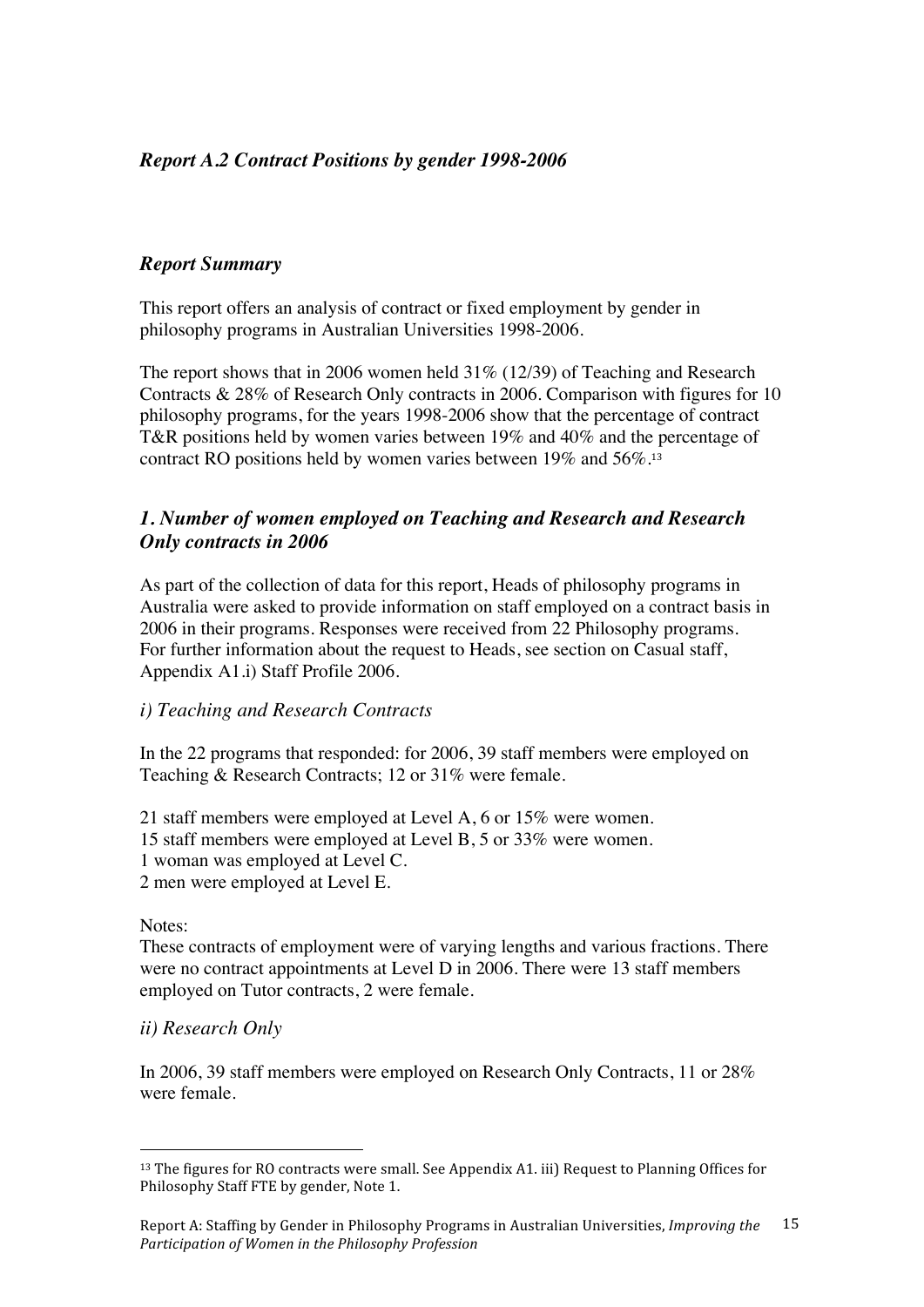19 staff members were employed at Level A, 7 or 37% were women.

8 staff members were employed at Level B, 1 or 13% were women.

5 staff members were employed at Level C, 7 or 37% were women.

1 staff members were employed at Level D, 2 or 40% were women.

6 staff members were employed at Level E, 1 or 17% was a woman.

#### Notes:

 $\overline{a}$ 

These contracts were of varying lengths and various fractions. There was 1 staff member employed at H06 Level.

# *2. Number of women employed on Teaching and Research and Research Only contracts in 1998-2006*

In order to provide a picture of trends over time in contract or fixed employment by gender, University Planning Offices were asked to provide information about contract staff in their philosophy programs for the years 1998-2006.14 Figures were received from 10 programs. This represents just under half the offices contacted. For further information see Appendix A1. iii) Request to Planning Offices for Philosophy Staff FTE by gender.

*i) Teaching and Research contracts*

## *a) % female contract T&R positions*

For the 10 programs for which responses were received, the percentage of contract T&R positions held by women varies between 19% and 40%. The average % of female continuing positions for 1998-2006 is 29.6%.

<sup>14</sup> AAP Benchmarking data 1998-2006 shows a decline in the Staff FTE for T&R positions 1998-2006, whilst the overall FTE for T&R and RO positions increases. The data also shows a threefold increase in the number of RO positions between 1998-2006. This most likely represents a decline in both continuing and contract T&R positions. Research only positions offered on a contract or fixed term basis are the only positions to increase in numbers in Australian philosophy departments in the last decade.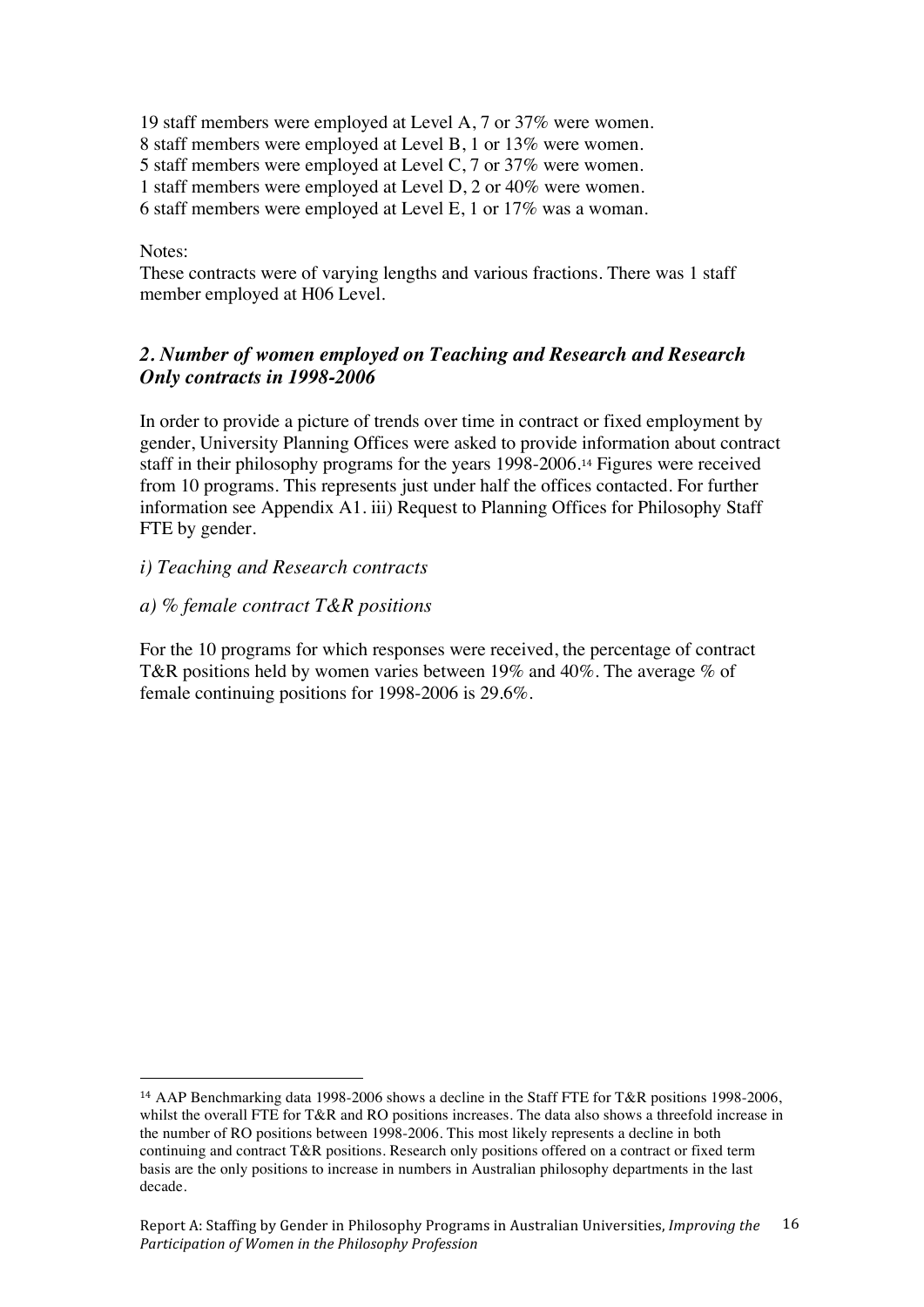

Figure A2.i) Percentage female contract T&R positions 1998-2006

# *b) % female contract T&R positions by level*

On average for the years 1998-2006, women held 44% of positions at Level A; 39% of positions at Level B, 0% of positions at Level C, 6% of positions at Level D and 0% of positions at Level E.



Figure A.2ii) % female contract T&R positions by level 1998-2006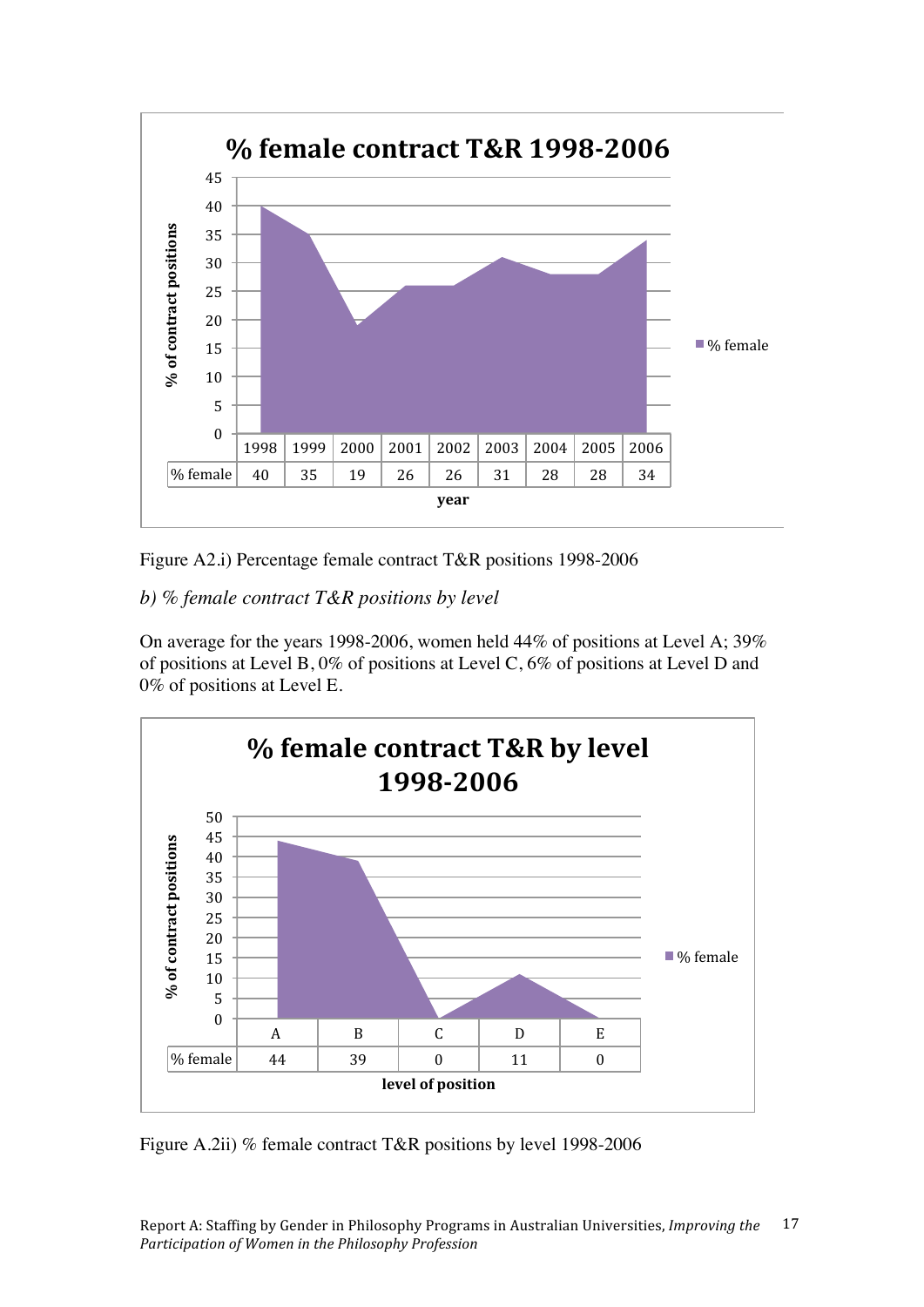## *ii) Research Only*

## *a) % female contract RO positions and % female contract RO positions by level*

The numbers of RO contract positions from the responses received from University Planning Offices were low. The numbers indicated that the percentage of contract RO positions held by women varies between 19% and 56%. The average % of female continuing positions for 1998-2006 is 35%.

On average for the years 1998-2006, women held 40% of positions at Level A; 17% of positions at Level B, 0% of positions at Level D and 3% of positions at Level E. There were no contract RO positions at Level C offered in these programs for 1998- 2006.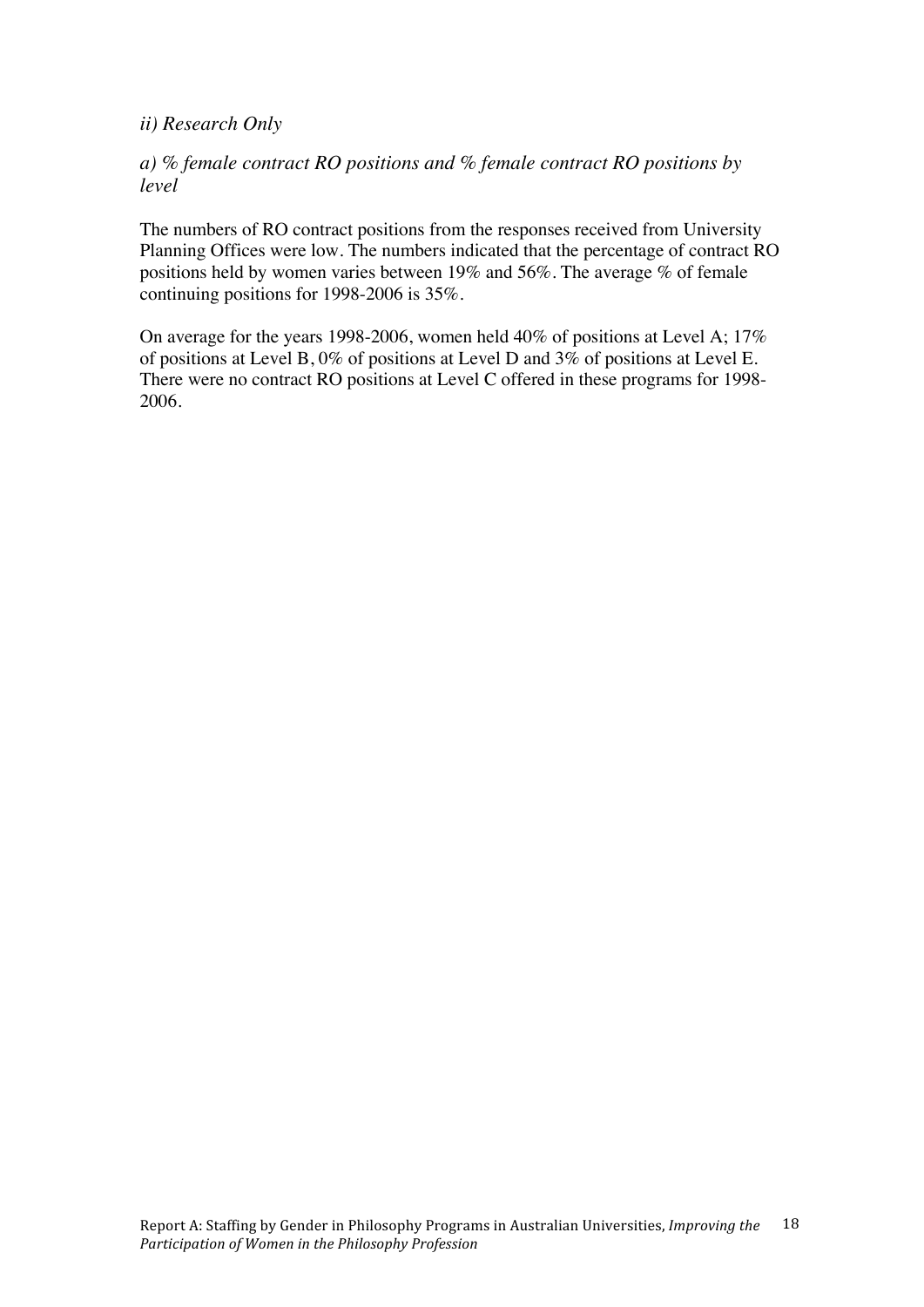# *Report A.3 Casual Staff by gender 1998-2006*

# *Report Summary*

This report offers an analysis of casual staff employed in Philosophy programs in Australia.

The report looks at: 1) casual staff numbers (lecturers and tutors) by gender in 2006; 2) casual staff load by gender in 2005 & 2006, consisting of the numbers of hours taught by casuals; the numbers of courses taught by casual lecturers and the numbers of hours worked by casual researchers; and 3) casual Staff FTE Teaching and Research and Teaching only positions by gender 1998-2006.

The report shows that 31% of all casual teaching staff in 2006 were women (19% of all casual lecturers and 35% of all causal tutors were women), that 35 % of lecture courses and 36% of tutorial hours taught casually in 2006 were by women (41% and 40% respectively in 2005) and that 28% of Casual Teaching Staff (Teaching and Research and Teaching Only) FTE in 2006 were women. For the years 1998-2006, on average, women comprised 31 % of Casual Teaching Staff (Teaching and Research and Teaching Only) FTE.

The report shows that 52% of all casual research staff in 2006 were women and that women performed 69% of research hours worked casually (79% in 2005).

# *1. Casual Teaching and Research and Research Only Staff Numbers in 2006*

A request for the names of all Casual Teaching and Research and Research Only Staff formed part of the department profile sent to Heads of Departments for the List of Staff and Postgraduates in Philosophy Programs in Australia in 2006. For the full request sent to heads of departments see Appendix A1.i) Staff Profile 2006.

An analysis of the information provided shows that in philosophy programs in 2006:

31% of casual Teaching and Research staff were female - 19% of casual lecturers were female (10 of 54) and 35% of casual tutors were female (52 of 147). Casual lecturers were employed at levels B and below.

52% of casual Research Only Staff were female (11 of 21). Research staff varies by level.

# *2. Casual Load information for 2005 and 2006*

Heads of Philosophy programs were asked to provide information on: the total number of lecture courses taught casually by gender; the total number of tutorial hours taught by casuals by gender, and the total number of hours worked by casual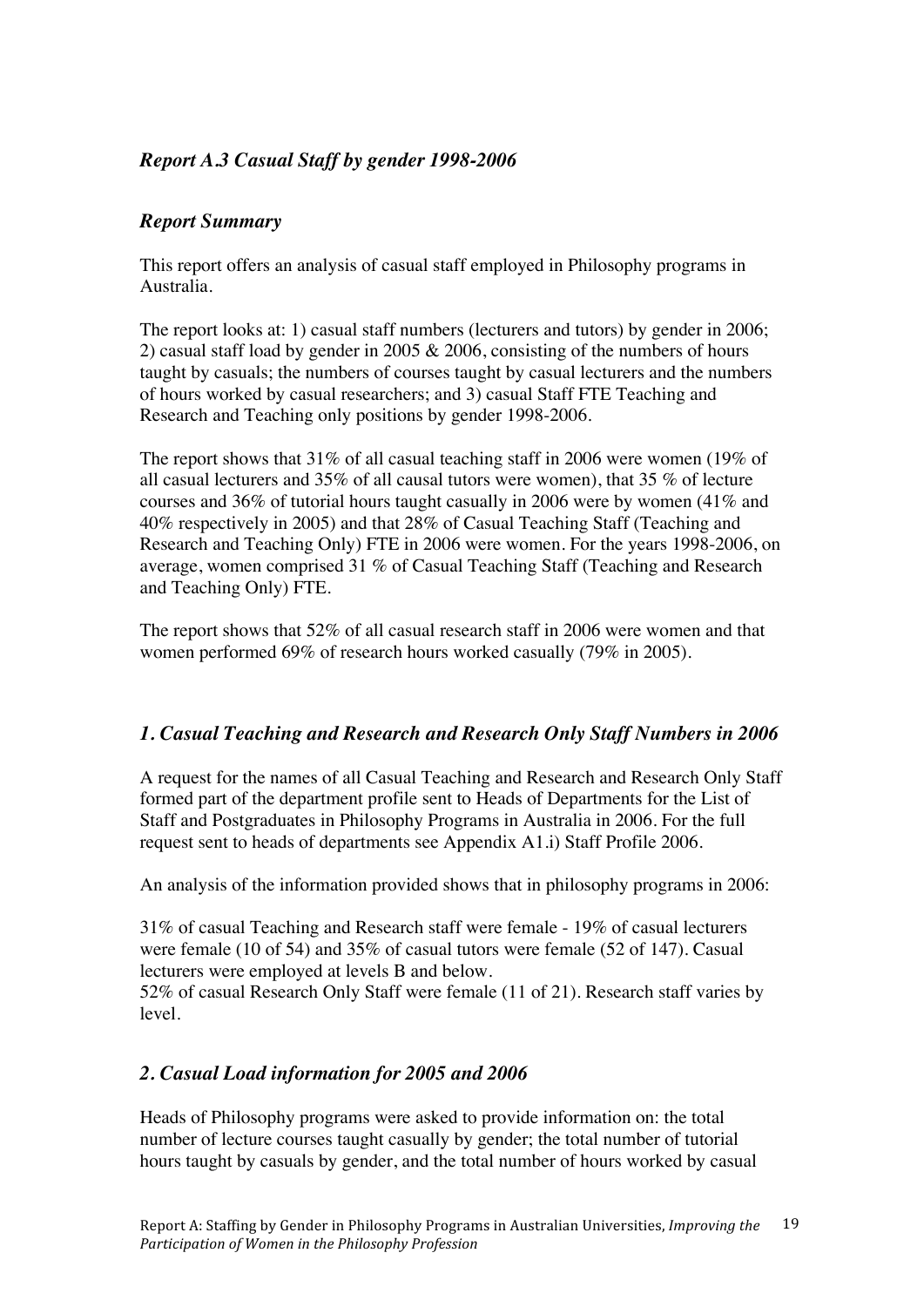researchers by gender. 18 programs provided responses. See Appendix A1.iv) Request for information on Casual Teaching

# *i) Casual Teaching: tutorial hours and lecture courses*

For the 18 responding programs: in 2005 the percentage of courses taught by casual lecturers who were women was 41% (24.4 of 60.2) and the percentage of hours taught by women as casual tutors was 40% (5,298 of13,211).

In 2006 the percentage of courses taught by casual lecturers who were women was 30% (18.7 of 62.5) and the percentage of hours taught by women as casual tutors was 36% (4,808 of 13,416.5)

In 2005 and 2006 combined the percentage of courses taught by women as casual lecturers was 35% (43.2/122.7) and the percentage of hours taught by casual tutors who were women was 38% (10,106 of 26,627.5).

|        | # of courses | % of totall | tutorial hrsl | % of total hrs |
|--------|--------------|-------------|---------------|----------------|
| 2005   | 24.4         | 41%         | 5,298         | 40%            |
| 2006   | 18.7         | 30%         | 4,808         | 36%            |
| 2005&6 |              | 35%         | 10,106        | 38%            |

Table A3.i) Casual lecture courses and tutorial hours taught by women 2005 and 2006

*ii) Casual Research: research hours*

In 2005 women performed 79% (2,613 of 3,294) of hours worked by casual researchers.

In 2006 women performed 69% (1,638 of 2,366) of hours worked by casual researchers.

In 2005 and 2006 combined the percentage of hours worked by women as casual researchers was 75% (4,251 of 5,660).

|        | hrs worked | % of total hrs |
|--------|------------|----------------|
| 2005   | 2.613      | 79%            |
| 2006   | 1,638      | 69%            |
| 2005&6 |            | 75%            |

Table A3.ii) Casual Research hours worked by women 2005 and 2006

# *3. Casual Staff FTE*

#### *i) Casual Staff FTE from Planning Offices*

A request was sent to Planning Offices for information on Casual Staff FTE by gender. Responses were received from 10 programs. See Appendix A1. iii) Request to Planning Offices for Philosophy Staff FTE by gender.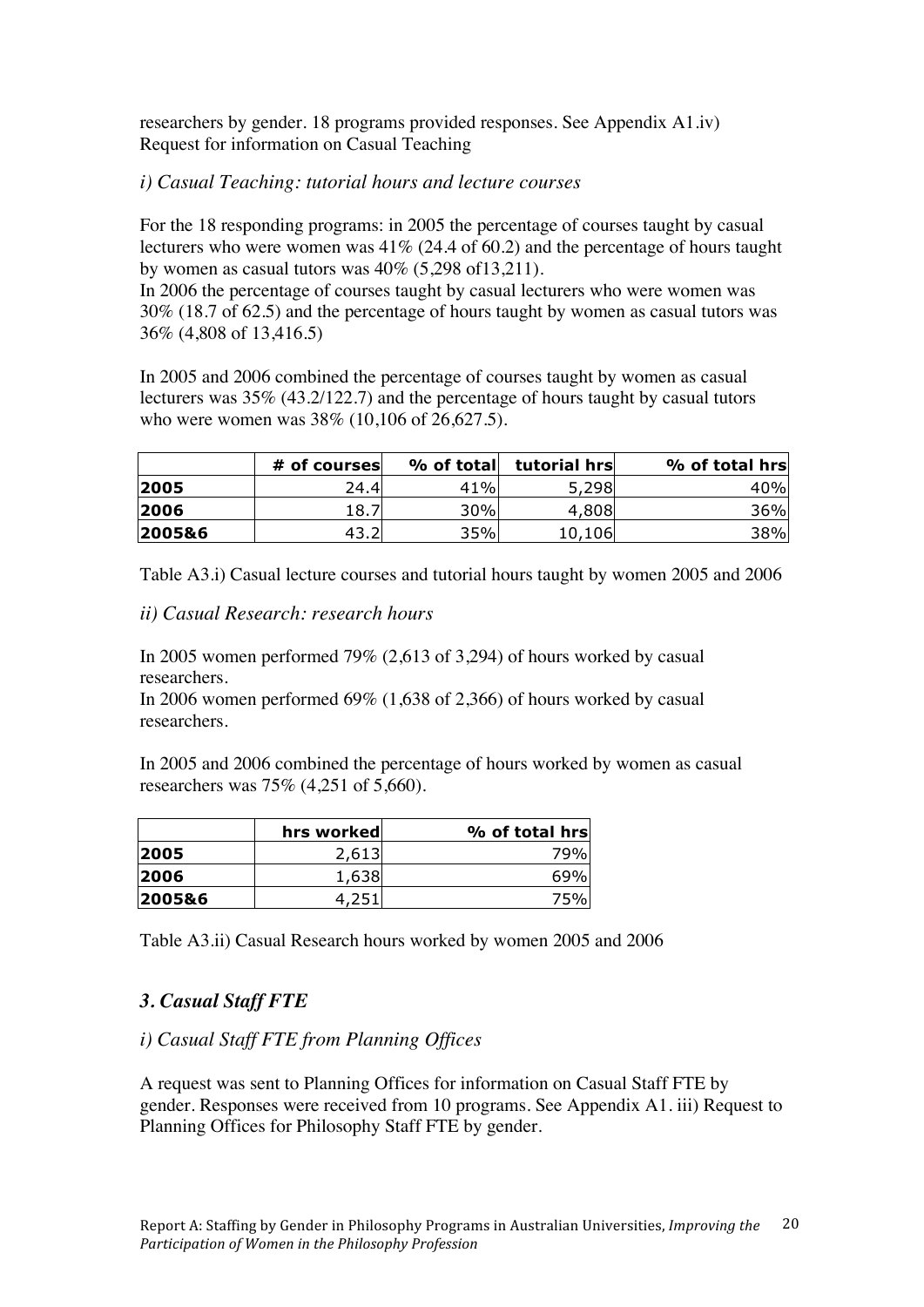## *a) Casual Teaching and Research FTE*

For the 10 reporting programs, casual female FTE Teaching and Research and Teaching for the years 1998 to 2006 varies between 20% and 41%. In 2006, casual female FTE was 28%. Women comprised 31% of the average casual FTE for the years 1998-2006 .

|         | % women casual FTE |
|---------|--------------------|
| 1998    | 35%                |
| 1999    | 37%                |
| 2000    | 34%                |
| 2001    | 41%                |
| 2002    | 23%                |
| 2003    | 32%                |
| 2004    | 20%                |
| 2005    | 27%                |
| 2006    | 28%                |
|         |                    |
| Average | 31%                |

Table A3.iii) Women as % of total FTE Casual Teaching and Research and Teaching Only Staff

#### *ii) Casual Research Only FTE*

Information on casual Research Only FTE was received from only 1 program See Appendix 1. iii) Request to Planning Offices for Philosophy Staff FTE by gender, notes 1 & 2.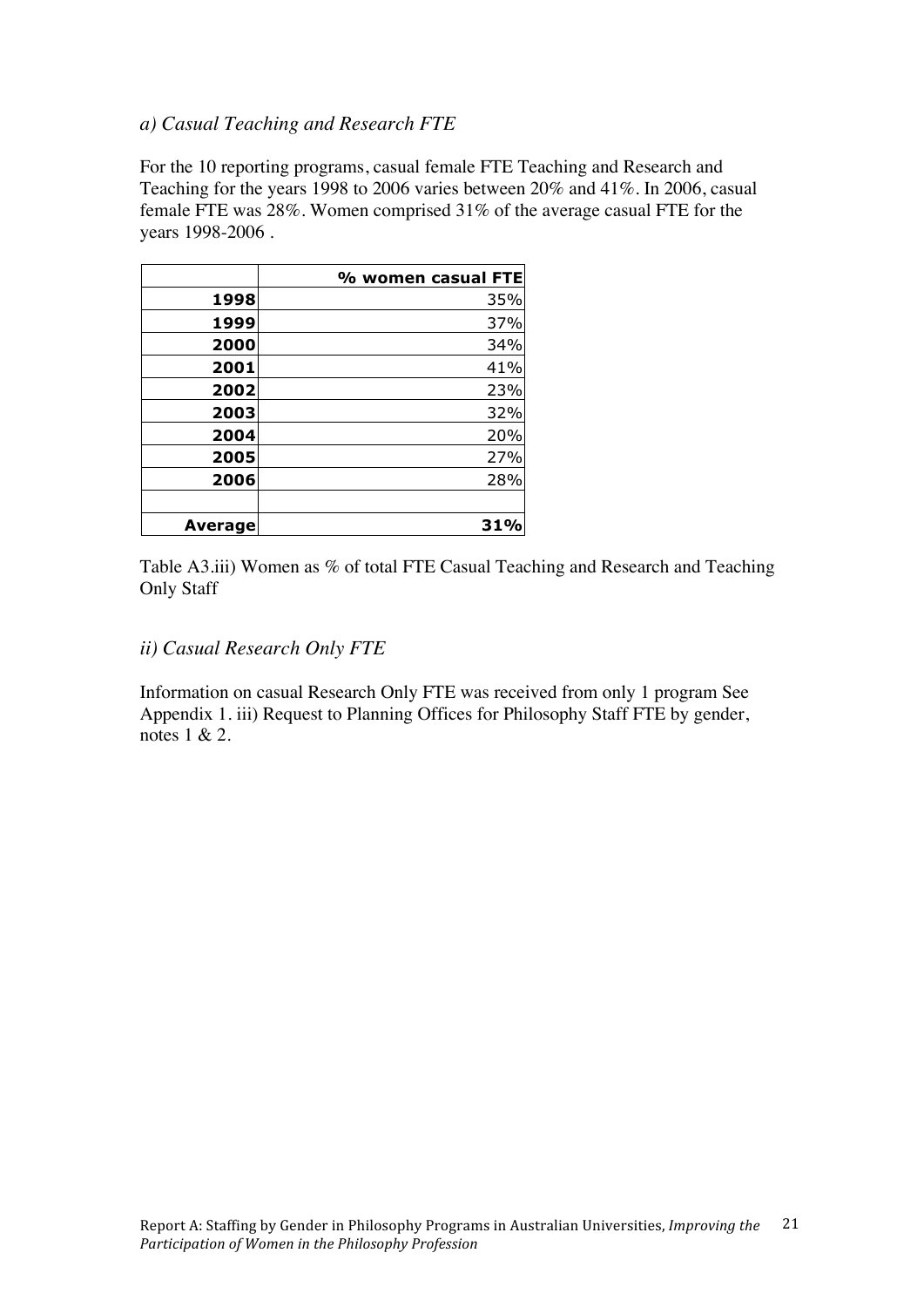## *Appendix A1.i) Staff Profile 2006*

The Staff Profile was distributed via the AAP Heads email lists. I drafted a profile from each philosophy program based on the program's web page and information from the AAP Benchmarking collection. Heads were asked to list staff – Teaching and Research and Research Only – by level and employment status – continuing, contract or casual.

Profiles were sent to Heads of 25 philosophy programs. Responses were received from 23 programs, including: University of Adelaide; Australian Catholic University; Australian National University Faculties; Australian National University Research School of Social Sciences; Bond University; Deakin University; Flinders University; La Trobe University; Macquarie University; University of Melbourne; University of Melbourne HPS; Monash University; Monash University Centre for Human Bioethics; Murdoch university; University of New England; University of New South Wales; University of Notre Dame; University of Queensland; University of Sydney; University of Sydney HPS; University of Tasmania; University of Western Australia, University of Wollongong.

## **LIST OF STAFF AND POSTGRADUATES IN PHILOSOPHY PROGRAMS IN AUSTRALASIA 2006**

#### **Institution**

#### DRAFT PROFILE

Contact details and URL

A. STAFF

Head of Philosophy:

#### **1. TEACHING AND RESEARCH: employed on a Continuing and Contract Basis**

*Please provide and or correct the information for staff members at each level: Name (First and Last); appointment status (Full Time Continuing, Fractional Continuing – please give proportion of FTE, Contract Full Time, Contract Fractional – please give the proportion of FTE); research/teaching areas*

**Professor (Level E):**  Research Interests: **Associate Professor (Level D):**  Research Interests: **Level C:** Research Interests: **Level B:** Research Interests: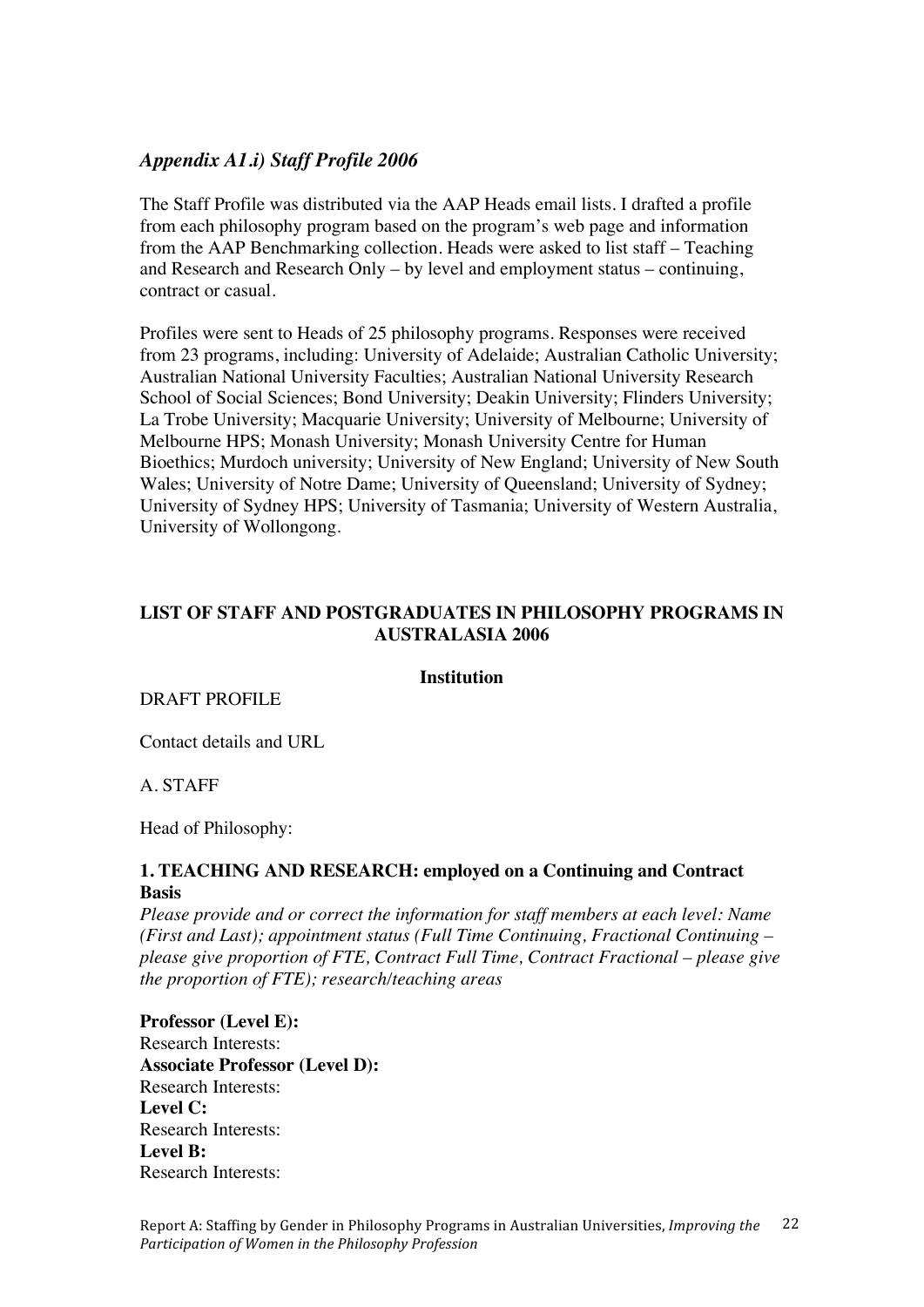**Level A:** Research Interests: **Tutors:** (if employed on a Continuing or Contract Basis)

Please list the names and titles of any Honorary T&R Staff

#### **TEACHING AND RESEARCH: employed on a Casual Basis**

*Please provide the following information for each casual employee – title, first and last name, level of employment (Tutor, A, B, C, D, E)*

## 2. RESEARCH ONLY STAFF: employed on a Continuing and Contract Basis

*Please provide and or correct the information for* all research positions: *name of researcher (first and last); name of research position eg QEII or ARC post doc; level of appointment; appointment status (Full Time Continuing, Fractional Continuing – please give proportion of FTE, Contract Full Time, Contract Fractional – please give the proportion of FTE) & research areas of researcher*

**Professor (Level E):**  Research Interests: **Associate Professor (Level D):**  Research Interests: **Level C:** Research Interests: **Level B:** Research Interests: **Level A:** Research Interests:

Please list the names and titles of any Honorary Research Only Staff

#### **RESEARCH ONLY STAFF: employed on a Casual Basis**

*Please provide the following information for each casual employee – title, first and last name, level of employment (A, B, C, D, E)*

## B. POSTGRADUATES

*For each postgraduate in your program, please provide the following: their name (first and last), Project Title, whether an MA or PhD & whether Full Time or Part Time*

*Note if the postgraduate is shared with another discipline or faculty (e.g. half philosophy/half geography), please list the shared discipline or faculty*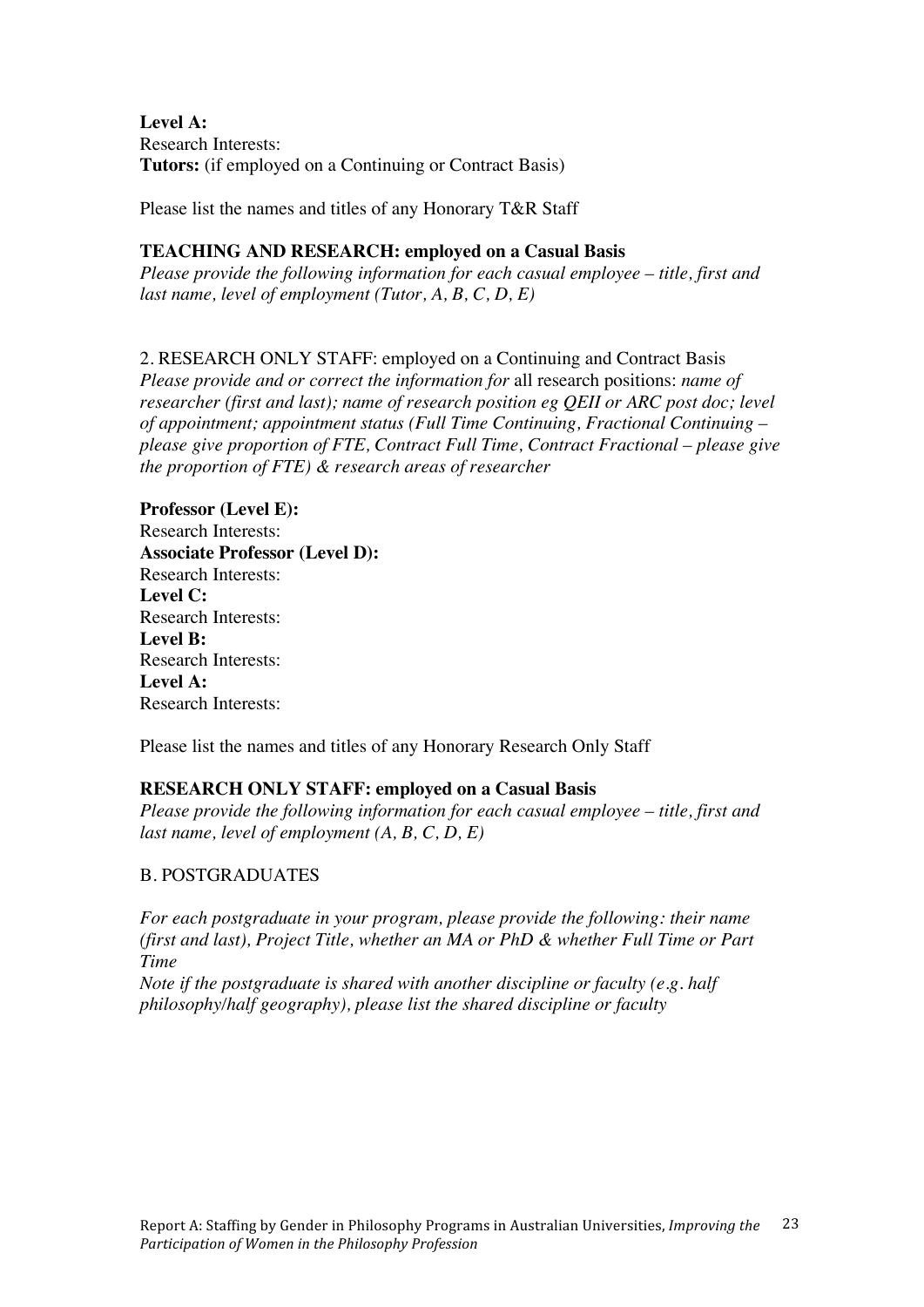## *Appendix A1.ii) Notes on AJP Lists of Philosophers*

In the years 1970, 1974, 1976, 1978, 1981, 1984, 1988, 1994 and 1996 the *Australasian Journal of Philosophy* compiled Lists of Members of Staff of Philosophy Departments in Australasian Universities. These were published in the following journals respectively: Vol 49, No. 1; May 1971; Vol. 52, No. 1; May 1974; Vol. 54, No. 3 1976; Vol. 57, No. 1 March 1979; Vol. 59, May 1984; Vol. 66, No. 4 1988, 1994 &1996.

The Lists count individuals in tenured/continuing positions identified by department/institution and level; half time positions are labelled as such. Vacant tenured/continuing positions are included in the Lists also. Temporary positions, if included, as in some later years (see Note 3 below), are also labelled as such. These positions are not included in the figures. Whilst the Lists include tutors, honorary staff and visiting staff, these positions are not included in the figures either. This analysis includes only those institutions/departments, which offer a program in philosophy, as such, whilst some Lists include philosophers working outside universities in other tertiary educational institutions in Australia and New Zealand, and/or philosophers working within universities but not within philosophy departments (see note 3 below).

Notes 1: The *AJP* lists form a series of snapshots of the profession and not a continuous measure of the number of staff positions. The number of universities included in the collection in any year varies. This is in part due to the establishment of philosophy programs after 1970, but also to the late inclusion of some programs in the collection. A control group including the 17 university departments, which have contributed figures since 1970, shows the same trends as indicated in the figures in this report. See Note 3 below.

Note 2: The Lists identify people by their surname and initial of their first name. This means that a method of recognising individuals through familiarity with the profession has been utilised.

Note 3: The status of the1994 and 1996 figures requires further investigation. These figures may include staff on fixed term contracts and as such the figures may be artificially inflated. However, as the control group, described above, exhibited the same trends as the inclusion of all programs, the increase in the number of philosophy positions between 1988 and 1996 cannot be explained by the inclusion of additional departments in these collections. Moreover, comparison with the control group shows the same trend in which continuing positions held by women steadily increase from 1970 to 1996, then decline by 2006. The percentages also show the same pattern of continual increase. The number of continuing positions held by men also shows a marked decline from the 1994 and 1996 levels to the 2006 figure. The decline in total number of positions and positions held by men from 1996-2006 might be explained by retirements and early voluntary retirements.

Note 4: Equivalence of levels between the *AJP* lists and the 2006 Profile Collection - Associate Lecturer as Level A; Lecturer as Level B; Senior Lecturer as Level C; Associate Professor and Readers as Level D; Professor as Level E.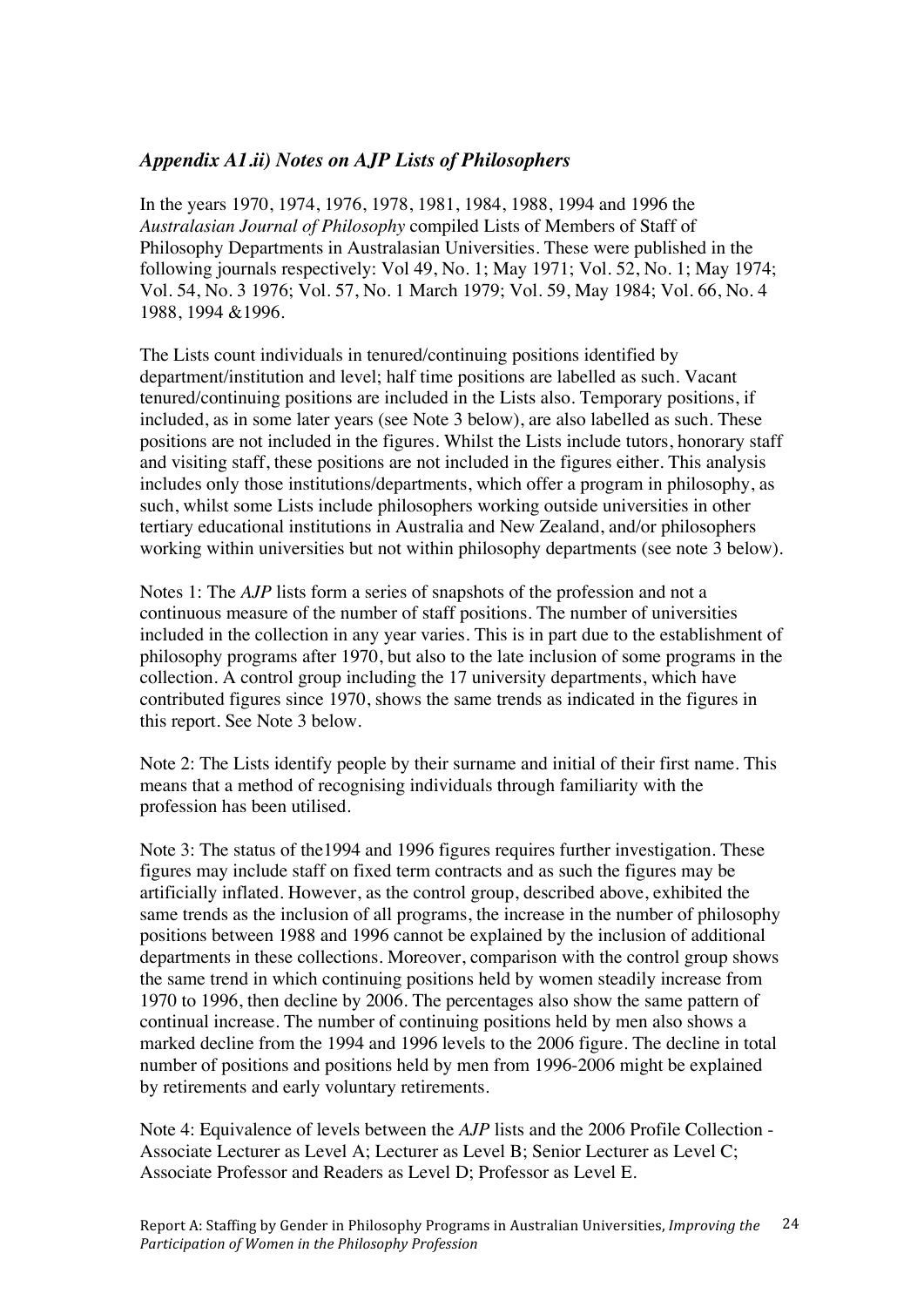# *Appendix A1. iii) Request to Planning Offices for Philosophy Staff FTE by gender*

A request was sent to all Planning Offices at Universities, which offer a philosophy program for information on Philosophy Teaching and Research and Research Only staff by employment status - Continuing, Contract and Casual, gender and level for the years 1998-2006 inclusive. Requests were sent for information on 24 programs from 20 institutions. Figures were received on the following 10 programs: ACU, University of Adelaide, Flinders University, La Trobe University, Macquarie University, University of New South Wales Philosophy; University of New South HPS; University of Queensland15; University of Tasmania and University of Western Australia. For the programs on which I did receive figures, there are several reasons: several Planning Offices told me that obtaining such information is not possible as it is not recorded at the level of philosophy, others agreed to provide information but failed to deliver (Melbourne Philosophy, University of Melbourne HPS and University of New England), and a few failed to respond.

Note 1. Research Only positions

Continuing RO positions were recorded at only one program. Information on contract RO positions was supplied on behalf of the 10 programs, however the figures are small. Information on casual RO staff, see Note 2 below.

The reason for the lack of information on contract and casual RO positions is perhaps due to the fact that these types of RO positions are offered out of ARC grants and the like, rather than from the Operating Budget of Programs. As such, they don't make their way to central reporting.

Note 2: Casual positions

Of the 10 programs, only 8 provided information on casual staff. Of these 8, 5 recorded information on Casual Staff FTE (casuals staff employed in the program: ACU; Adelaide; Flinders; La Trobe University of Tasmania. The remaining 3 reported no casual T&R staff employed. Only 1 of the 8 recorded any casual RO positions.

Like contract and casual RO positions, casual T&R positions are likely to be funded from various sources. The figures reflect the operating budget as the source (and as such would not reflect teaching paid from research grants and the like).

 $\overline{a}$ 

<sup>15</sup> UQ information supplied by head of program.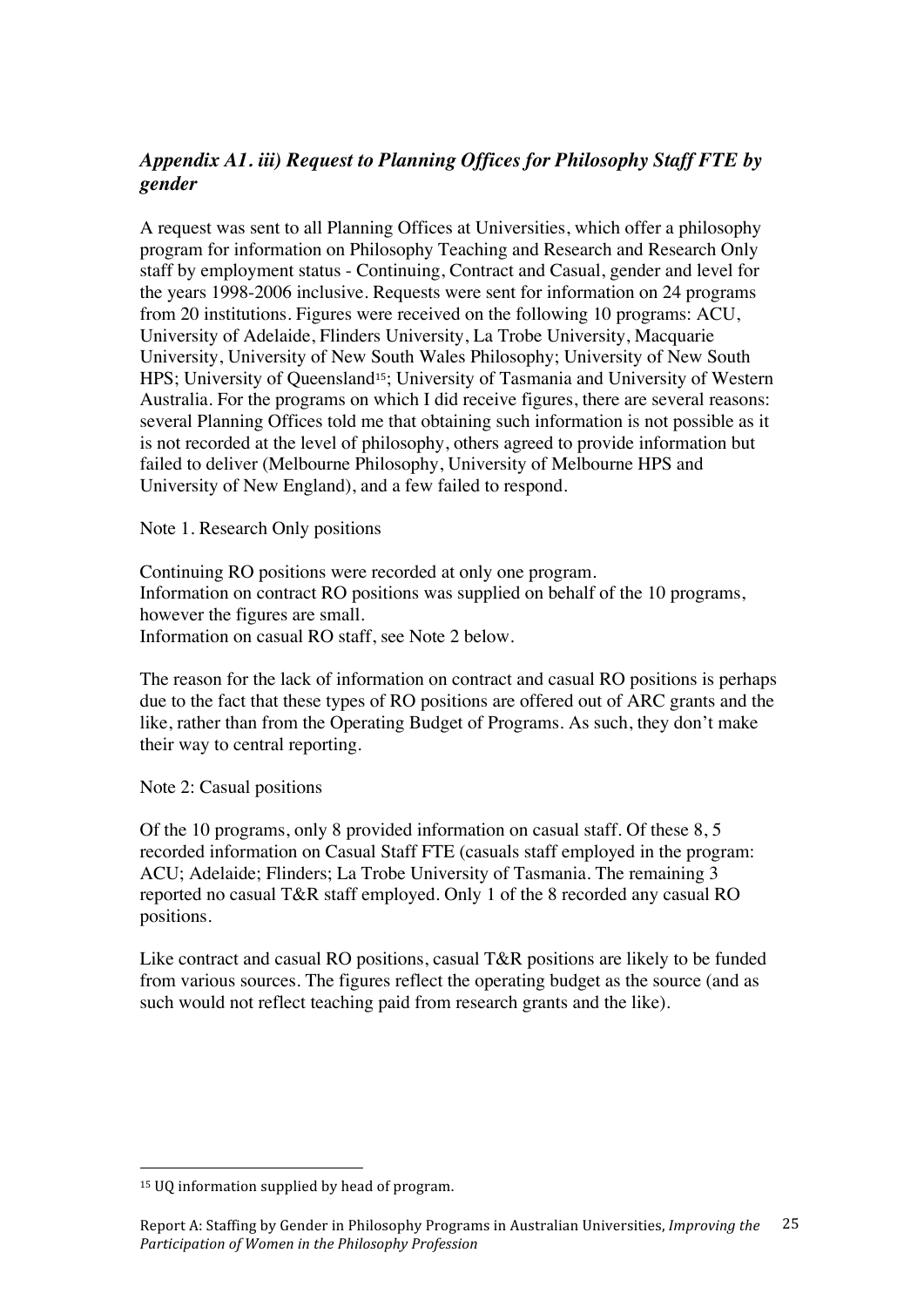## *Appendix A1.iv) Request for information on Casual Teaching*

A request for information on Casual load by gender in philosophy programs in 2005 and 2006 was sent to heads of programs. Information was requested on the number of lecture courses, tutorial hours and research hours.

The request sent to Heads:

#### *Were any casuals employed in your department/program in 2005 and 2006? (if NO please send a response to this effect)*

*If YES please provide the following information for 2005 and 2006 respectively:*

*i) The number of hours taught by casual tutors and the number of hours taught by males and females respectively.*

*ii) The number of courses taught by casual lecturers, and the number of courses taught by males and females respectively.*

*iii) If possible, the number of hours worked by causal researchers and the number of hours worked by males and females respectively.*

Responses were received from 18 Philosophy programs: University of Adelaide; Bond University; Deakin University; Flinders University; La Trobe University; Macquarie University; University of Melbourne; Monash University Monash Centre for Bioethics; Murdoch university; University of New England; University of New South Wales; Notre Dame University; Queensland University; University of Sydney; University of Tasmania; University of Wollongong.

Notes:

Casual lecture courses and casual tutorials were recorded in all 18 programs. Casual research hours were recorded in only 7 of these 18 programs. Of those that didn't provide information on casual research hours, in some programs there were no casual research hours and others were unable to provide the information. Often the reason given for the latter was that the various sources from which casual expenditure on research is derived – research grants and the like – made the reporting of these hours difficult. Similarly, a number of Planning Offices reported no casual Research FTE for the years 1998-2006.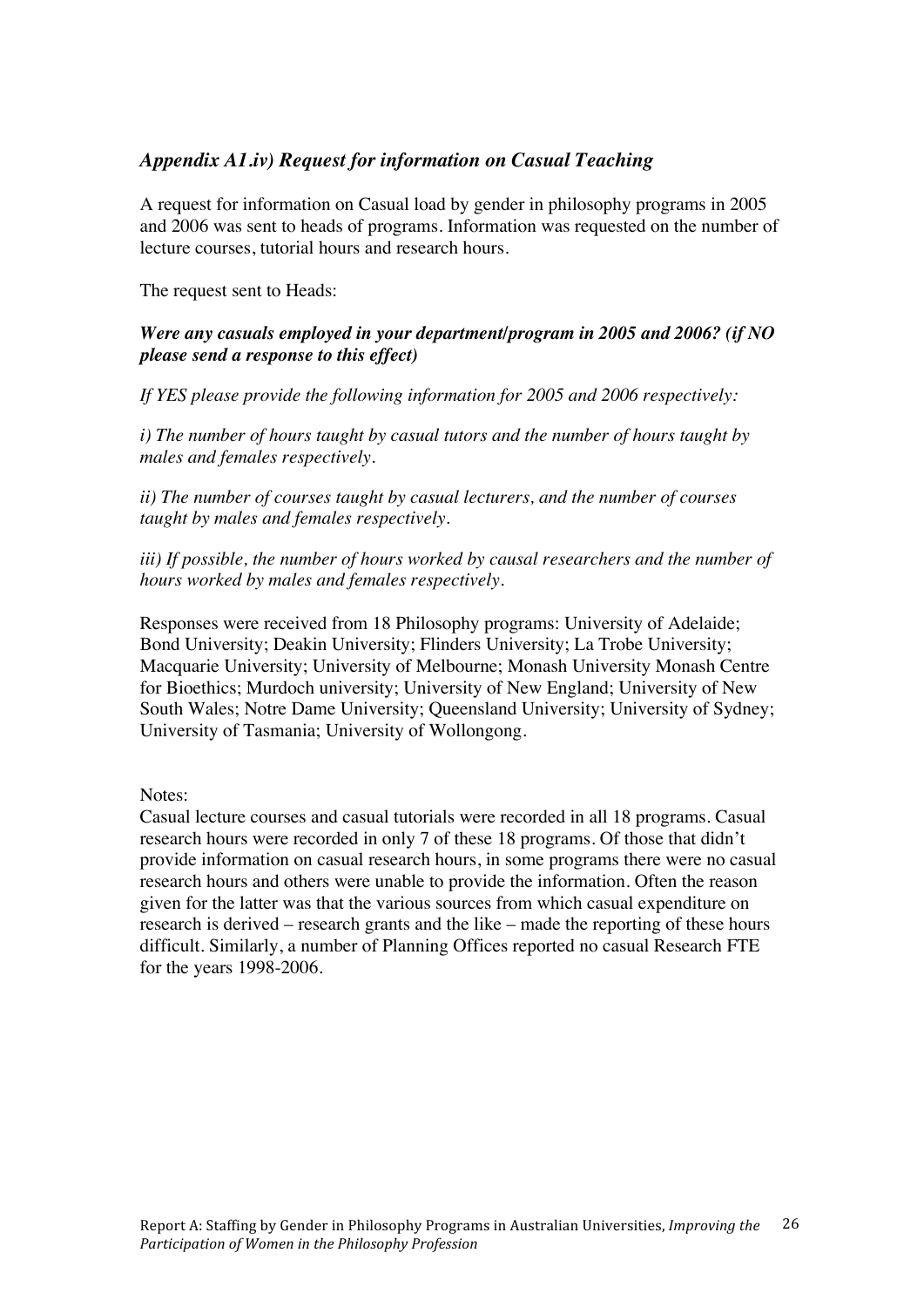## *Appendix 2. A1.v) List of Female Continuing Staff (and some Fractional Staff as identified) by institution 1970-2006*

In this section are listed the individual women holding continuing positions between 1970-2006 by program institution. This list is provisional. Amendments can be sent to Eliza Goddard, elizagoddard@aap.org.au.

*ACU:* From 1994 on 1970-1988 no record/department Bernadette Tobin Director of Plunkett Centre 1994-1996; 2006 Assistant Professor

#### *Adelaide:*

1970-1994 no women hold continuing positions Denise Gamble 1994-2006 (1994-2006 Lecturer) Toula Nicolacopoulos 1996 Lecturer Jenny Louise 2006 Lecturer; Jenny McMahon 2006 Lecturer

*ANU faculties:*  Geneveive Lloyd 1970 – 1984 (1970\*-6 Lecturer; 1978-84 Senior Lecturer). \*In 1970 listed as G.M. Lloyd Moira Gatens: 1988 (Lecturer) Janna Thompson (counted in La Trobe) Paula Boddington: 1994-6 (Lecturer); Penny Deutscher: 1994-6 (Lecturer); Natalie Stoljar: 1994-6 (Lecturer) Havi Carel 2006 Lecturer; Fiona Jenkins 2006 Lecturer

*ANU RSSS:* 

Moira Gatens: 1994-6 (Research Fellow) non continuing Karen Neander: 1994-6 (Research Fellow) non continuing From 1970-2006 women have held 0% of continuing T&R positions (Includes Institute of Advanced Studies and History of Ideas Unit and Public and Private Project and Director's section and Automated Reasoning Project)

*Bond*: From 1994 only Cheryl Walsh: 1994-1998 & 2006 Lecturer

*CAPPE:* (2006) Janna Thompson Level D, UM Jeanette Kennett Level D, 0.75 Contract, ANU Jessica Wolfendale Level A ARC Postdoctoral Fellow Full Time, UM Cordelia Fine, Level A, 0.4, ANU

*Deakin:* From 1981 Jocelyn Dunphy-Blomfield: 1981-1996 (1981-4\* Lecturer; 1988-1996 Senior Lecturer). \* Listed as Jocelyn Dunphy Philipa Rothfield 1984 Tutor .25 Time; 1988 Lecturer in Women's Studies Irmline Veit-Brause 1988-1996 (1988 Senior Lecturer in History of Ideas; 1994-6 Associate Professor)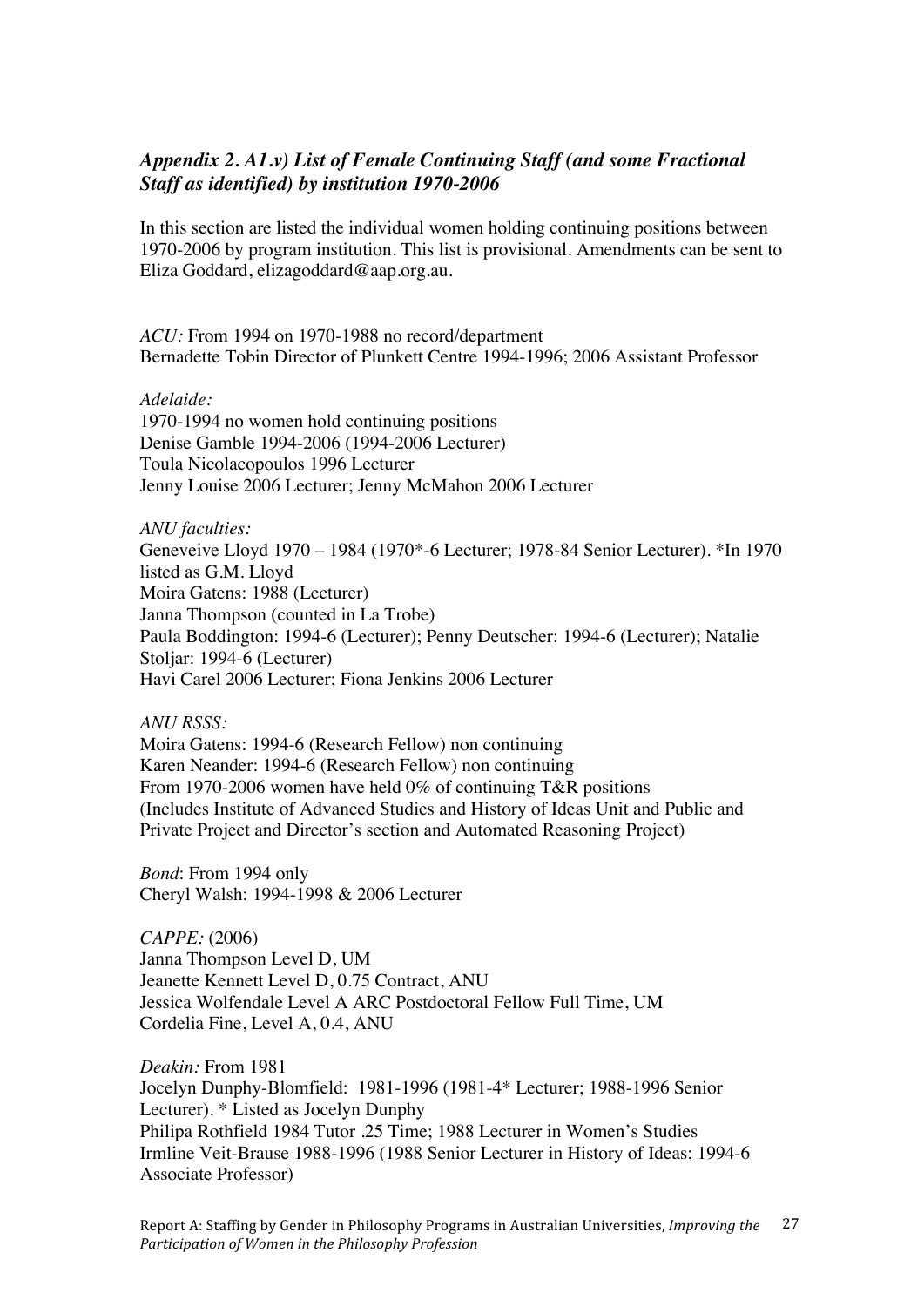*Flinders:* Lynda Burns: 1994-6 (Lecturer)

*Griffith:* From 1976 (There was no philosophy program in 2006) Gail Tulloch 1994-6 (Lecturer)

#### *La Trobe:*

Alwynne Mackie: 1970-79 (1970-4 Lecturer; 1976-79 Senior Lecturer) Dorothy Mitchell: 1974-1996 (Senior Lecturer) Janna Thompson: 1976-1996 & 2006 (1976-1981 Lecturer; 1984-1996 Senior Lecturer; 2006 Associate Professor) Jan Crosthwaite: 1979 Senior Tutor Freya Mathews: 1988-96 & 2006 (1988-96 PT Lecturer; 2006 Associate Professor) Philipa Rothfield: 1994-96 & 2006 (1994-6 Lecturer; 2006 Senior Lecturer) Pauline Chazan 1994-6 Postdoctoral Fellow Toula Nicolacopoulos 2006 Lecturer Norva Lo 2006 Lecturer

#### *Macquarie:*

San MacColl: 1974-1988 Lecturer (visiting fellow at UNSW 1994-6 not counted) L. O'Dwyer: : 1978-88 (1978-84 Lecturer; 1988 Senior Lecturer) Val Plumwood: 1984-88 Tutor (not counted in figures) Robyn Ferrell: 1994-96 Lecturer Catriona Mackenzie: 1994-8 & 2006 (1994-8 Lecturer; 2006 Associate Professor) Cynthia Townley 2006 Lecturer Jennifer Duke-Yonge 2006 Associate Lecturer Mianna Lotz 2006 Associate Lecturer

#### *Melbourne:*

Mary McCloskey: 1970-88 Senior Lecturer, retires Dec. 1988 Brenda Judge: 1979-84 Lecturer Lynda Burns: 1981-88 (1981 Tutor 50%; 1984 Senior Tutor – not counted in figures; 1988 Lecturer) Marion Tapper: 1988-1996 & 2006 Lecturer Freya Mathews: 1988 Tutor (not counted) Diane (?) Keuneman: 1994-1996 Senior Lecturer Karen Jones 2006 Senior Lecturer

*Melbourne HPS:* from 1988- Helen Verran –1994 - 2006 (1994-6 Senior Lecturer; 2006 Reader)

#### *Monash:*

Janna Thompson 1970-74 Lecturer Elizabeth Prior Jonson 1981 Tutor, 1994 Program Director Monash Institute for Ethics and Public Policy;1996 Senior Lecturer Pamela Tate 1984 Tutor (0.5 time) Elizabeth Grosz 1994-96 Associate Professor Karen Green 1994-6 & 2006 (1994-6 Lecturer; 2006 Associate Professor) Rae Langton 1994-6 Lecturer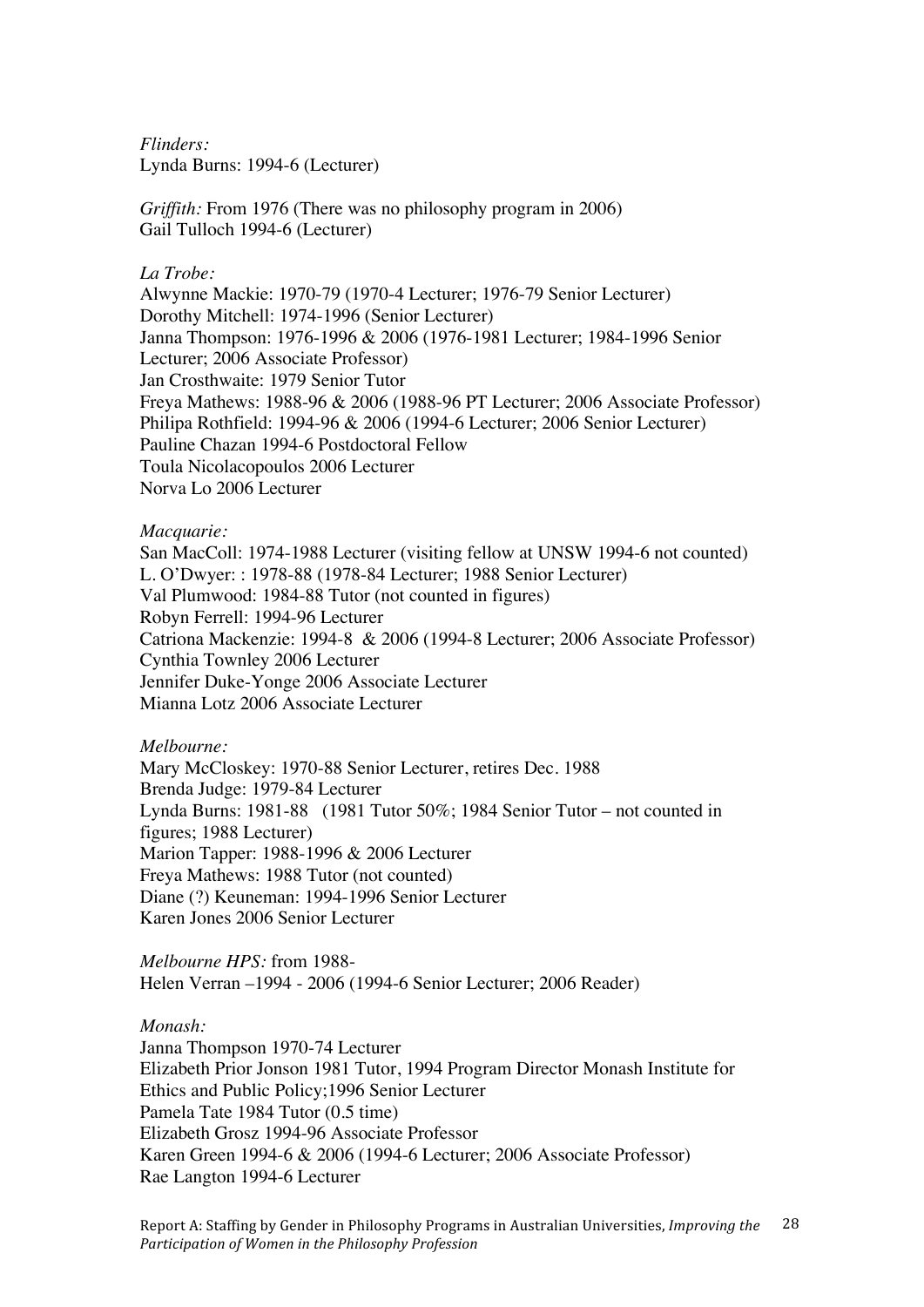Jeanette Kennett 1996 & 2006 Senior Lecturer Monima Chadha 2006 Lecturer Catriona Mackenzie: 1988 Tutor

*Monash Bioethics:* 1984-

Helga Kuhse, 1984-96 (1984 –8 Research Fellow; 1994-6 Senior Research Fellow & Director) Linda Barclay, 1988 Research Assistant (0.8)

*Murdoch:* Peta Bowden 1994-6 & 2006 (1994-6 Lecturer; 2006 Senior Lecturer) Lubica Ucnik 2006 Lecturer

#### *Newcastle:*

No women up to 2006 held continuing positions.

#### *UNE:*

No women up to 1994 held continuing positions Janice Reilly-Miles 1994-6 Associate Lecturer Francis Gray 2006 Lecturer

#### *UNSW:*

Barbara Roxon 1970-1988 Lecturer Genevieve Lloyd 1988-1996 Professor Ros Diprose 1994-6 & 2006 (1994-6 Lecturer; 2006 Associate Professor) Karen Lai 1994-6 & 2006 (1994-6 Lecturer PT; 2006 Senior Lecturer) Catherine Mills 2006 Lecturer

*Notre Dame*: From 2006 only In 2006 no women held continuing positions

*UQ:*

Marion Tapper 1984 Lecturer Deborah Brown 1988 & 2006 (1988 temporary lecturer; 2006 Senior Lecturer) Michelle Walker 1994-6 & 2006(1994 Associate Lecturer; 1996 Lecturer; 2006 Senior Lecturer) Aurelia Armstrong 2006 Lecturer Marguerite La Caze: 2006 Senior Lecturer on leave [Australian Research Fellow Contract 1.0]

*Swinburne:* Maurita Harney 1994-6 Principal Lecturer and Chair Toula Nicolacopoulos 1994 Lecturer PT

*USYD:*

Department of General philosophy: Joan Curthoys 1978-1984 Lecturer Elizabeth Gross 1978-1998 (1978 Tutor; 1984-88 Lecturer) Denise Russell 1978-1996 (1978, 1984 tutor; 1988 Lecturer; 1994-6 Senior Lecturer)